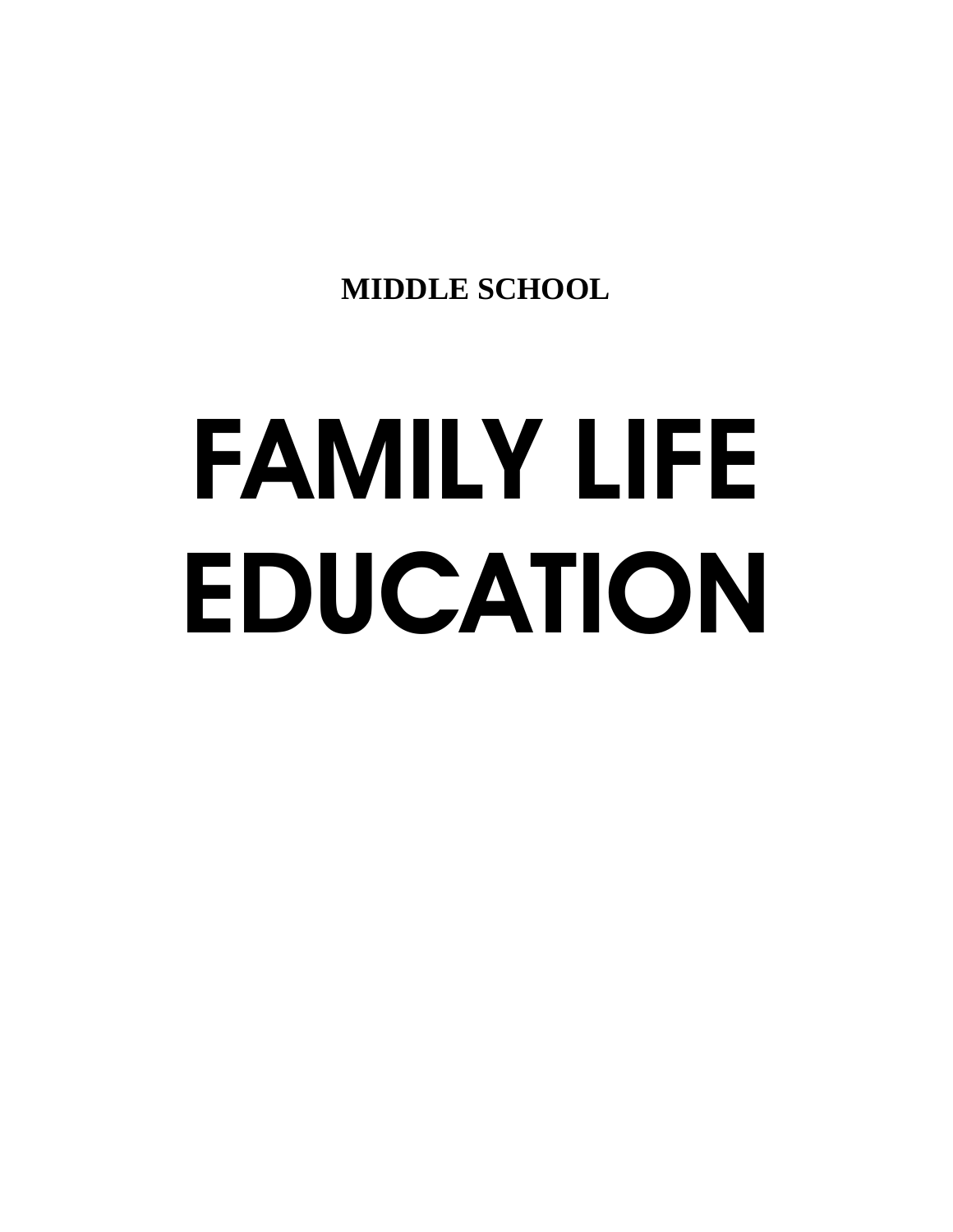| Family Living &<br>Relationships<br>Human                                                                                                                                                                                                                                                                                                                                     | ${\bf Reproduction\,\,} \&\\ {\bf Contraception}$<br>Sexuality<br>Human                                                                                                                                                                                                                       | Abstinence<br>Education | The Origin,<br>Prevention, &<br>Effects of STI's | ${\bf Assault}, \, \&\\ {\bf Harassment}$<br>Abuse, | <b>FAMILY LIFE EDUCATION</b><br><b>GRADE 6</b><br><b>LESSON1</b>                                    |  |  |  |
|-------------------------------------------------------------------------------------------------------------------------------------------------------------------------------------------------------------------------------------------------------------------------------------------------------------------------------------------------------------------------------|-----------------------------------------------------------------------------------------------------------------------------------------------------------------------------------------------------------------------------------------------------------------------------------------------|-------------------------|--------------------------------------------------|-----------------------------------------------------|-----------------------------------------------------------------------------------------------------|--|--|--|
|                                                                                                                                                                                                                                                                                                                                                                               |                                                                                                                                                                                                                                                                                               |                         |                                                  |                                                     |                                                                                                     |  |  |  |
|                                                                                                                                                                                                                                                                                                                                                                               | SOL: 6.7 The student will describe personal characteristics that can contribute to happiness for self and others.                                                                                                                                                                             |                         |                                                  |                                                     |                                                                                                     |  |  |  |
|                                                                                                                                                                                                                                                                                                                                                                               | <b>ESSENTIAL KNOWLEDGE and SKILLS:</b>                                                                                                                                                                                                                                                        |                         |                                                  |                                                     |                                                                                                     |  |  |  |
| The student will be able to display behaviors that incorporate and include:<br>self-discipline<br>$\circ$<br>self-esteem<br>$\circ$<br>independence<br>O<br>acceptance of personal differences<br>$\circ$<br>acceptance of others<br>O<br>tolerance<br>$\circ$<br>concern for the needs of diverse populations<br>$\circ$<br>loyalty<br>O<br>honesty<br>O<br>cooperation<br>O |                                                                                                                                                                                                                                                                                               |                         |                                                  |                                                     |                                                                                                     |  |  |  |
| $\circ$<br>$\circ$                                                                                                                                                                                                                                                                                                                                                            | diligence<br>respect for proper authority                                                                                                                                                                                                                                                     |                         |                                                  |                                                     |                                                                                                     |  |  |  |
| $\circ$<br><b>INSTRUCTIONAL MATERIALS:</b>                                                                                                                                                                                                                                                                                                                                    | understanding of interpersonal relationships in regards to self                                                                                                                                                                                                                               |                         |                                                  |                                                     |                                                                                                     |  |  |  |
| role play scripts<br>$\bullet$<br>discussion questions<br>DVD/Video (Character Education)<br>$\bullet$<br>Games<br>Power point<br>Speakers (using personal experiences ex. Wheelchair, cheating, honesty)<br>Mentoring programincluding high school students                                                                                                                  |                                                                                                                                                                                                                                                                                               |                         |                                                  |                                                     |                                                                                                     |  |  |  |
| <b>KEY TERMS:</b>                                                                                                                                                                                                                                                                                                                                                             |                                                                                                                                                                                                                                                                                               |                         |                                                  |                                                     |                                                                                                     |  |  |  |
| 1. self-discipline<br>2.<br>self-esteem<br>independence<br>3.<br>4. tolerance<br>diversity<br>5.<br>loyalty<br>6.<br>7. honesty<br>8. cooperation<br>diligence<br>9.<br>10. proper authority<br>11. relationships<br>12. interpersonal relationship                                                                                                                           |                                                                                                                                                                                                                                                                                               |                         |                                                  |                                                     |                                                                                                     |  |  |  |
| <b>ASSESSMENT OPPORTUNITIES:</b>                                                                                                                                                                                                                                                                                                                                              |                                                                                                                                                                                                                                                                                               |                         |                                                  | PARENT / STUDENT ACTIVITY                           |                                                                                                     |  |  |  |
| ٠<br>vocabulary quiz<br>role play<br>positive and negative)                                                                                                                                                                                                                                                                                                                   | participation in class discussions<br>teacher observations of student behaviors (both<br>post mediation involving alternative behavioral<br>responses (after an incident discuss with students<br>"What are some other things you could have done to<br>have a different or better outcome?") |                         |                                                  | response.                                           | Choose from "Key Word List" and discuss outcome<br>both pro and con with parent/guardian. Write the |  |  |  |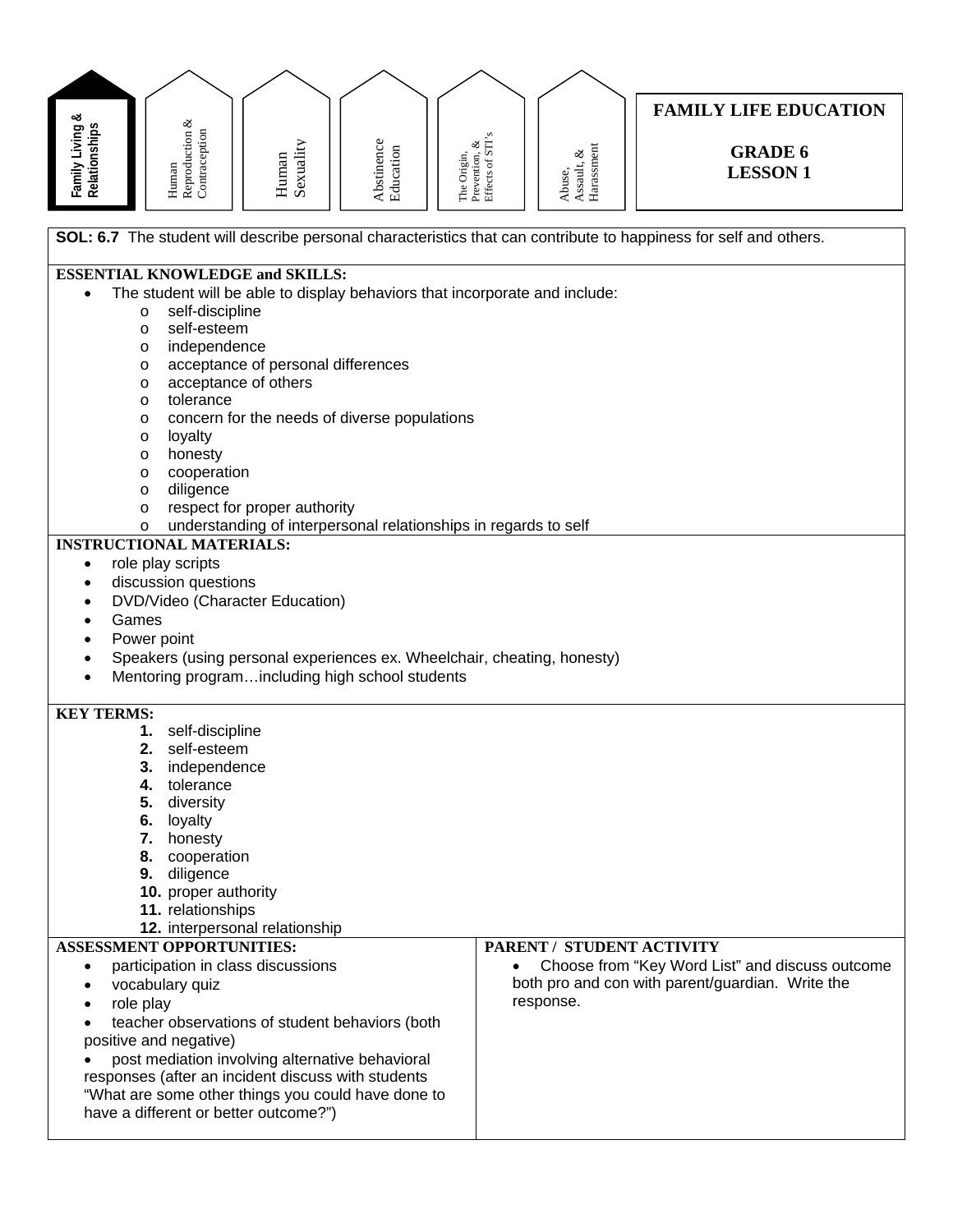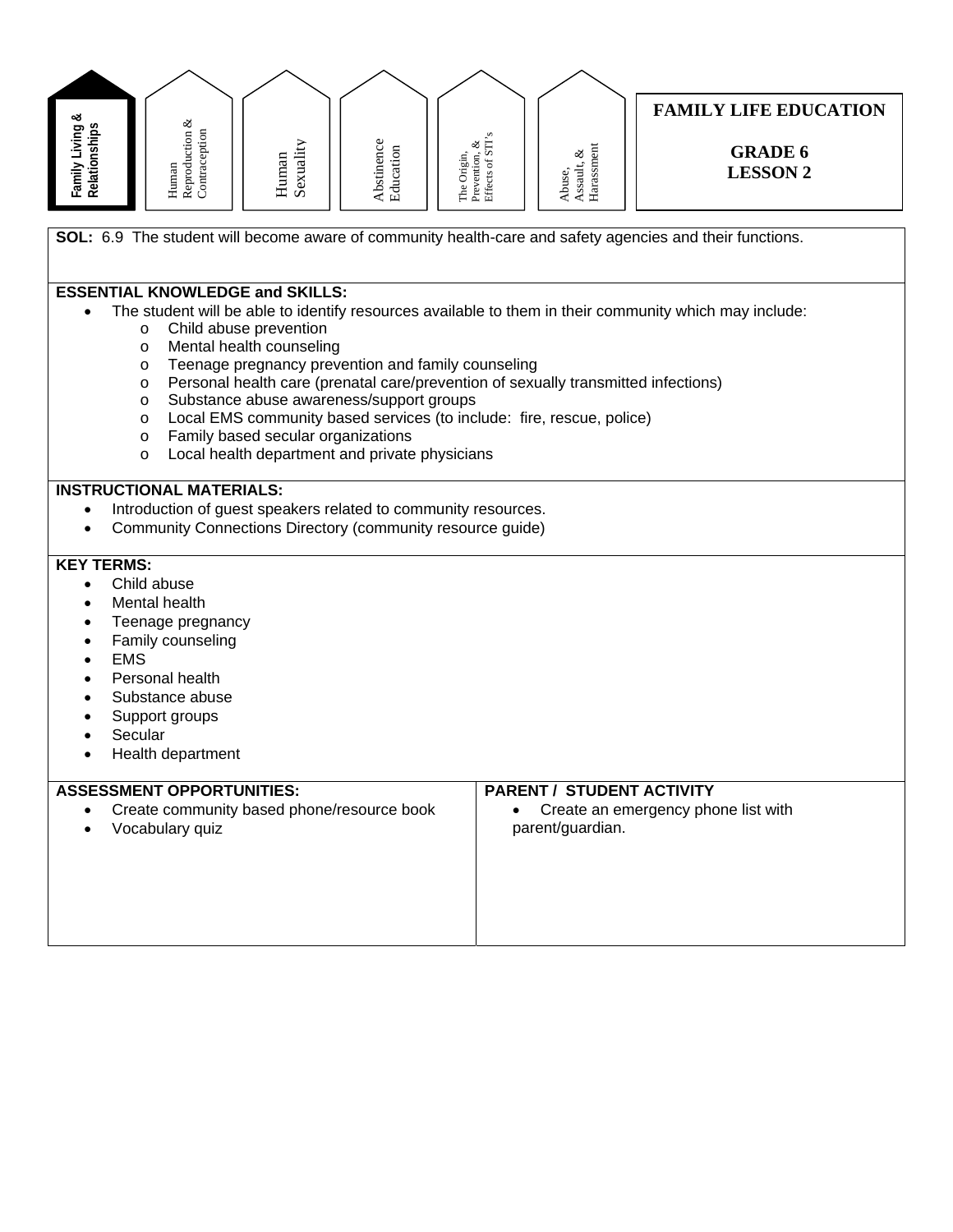| Family Living &<br>Relationships | Reproduction &<br>Contraception<br>Human                                                                                                                                                                                                                                                                                                                                                  | Sexuality<br>Human               | Abstinence<br>Education | The Origin,<br>Prevention, &<br>Effects of STI's | ${\bf Assau} {\mathfrak l}, {\boldsymbol \&} \\ {\bf Harassment}$<br>Abuse,                                                                                         | <b>FAMILY LIFE EDUCATION</b><br><b>GRADE 6</b><br><b>LESSON 1 of 1</b>                                                                                                                                                                                                                                                                                                                                               |
|----------------------------------|-------------------------------------------------------------------------------------------------------------------------------------------------------------------------------------------------------------------------------------------------------------------------------------------------------------------------------------------------------------------------------------------|----------------------------------|-------------------------|--------------------------------------------------|---------------------------------------------------------------------------------------------------------------------------------------------------------------------|----------------------------------------------------------------------------------------------------------------------------------------------------------------------------------------------------------------------------------------------------------------------------------------------------------------------------------------------------------------------------------------------------------------------|
| ٠                                | <b>ESSENTIAL KNOWLEDGE and SKILLS:</b><br>The student will review the female and male reproductive organs, their functions, and locations.<br>The student will identify and define additional male / female reproductive terms.<br><b>INSTRUCTIONAL MATERIALS:</b><br>Overheads of labeled male / female reproductive organs.<br>Diagrams of unlabeled male / female reproductive organs. |                                  |                         |                                                  |                                                                                                                                                                     | SOL: 6.6 The student will summarize the process of human reproduction and the benefits of postponing premarital sexual activity.                                                                                                                                                                                                                                                                                     |
| <b>KEY TERMS:</b><br>$\bullet$   | Charts of male / female reproductive organs.<br>1. Male reproductive anatomy<br>Genitals<br>A. Penis<br>Scrotom<br><b>B.</b><br>C. Testicles<br>Urethra<br>Sperm<br>Pituitary gland<br>Testosterone<br>Prostate gland<br>Vas deferens<br>Erection                                                                                                                                         |                                  |                         | 2.                                               | Female reproductive anatomy<br>Vulva<br>Vagina<br>Ovaries<br>Uterus<br>Fallopian tubes<br>$\bullet$<br>Ova-egg<br>$\bullet$<br>Cervix<br>Pituitary gland<br>breasts | Estrogen & progesterone                                                                                                                                                                                                                                                                                                                                                                                              |
| $\bullet$                        | Ejaculation<br><b>ASSESSMENT OPPORTUNITIES:</b><br>Pretest of reviewed information<br>Label blank diagrams of male / female reproduction                                                                                                                                                                                                                                                  | Nocturnal emissions (wet dreams) |                         | 1.                                               | PARENT / STUDENT ACTIVITY<br>freedom to:                                                                                                                            | Discussions w/ teens advantages of abstinence gives you<br>Be in control of your life<br>Ι.<br>Experience fuller communication<br>2.<br>(discussing with dating partner)<br>Focus on establishing and realizing<br>3.<br>life goals<br>Develop respect for yourself<br>4.<br>Develop an unselfish sensitivity<br>5.<br>toward dating partner<br>Have greater trust in marriage<br>6.<br>Enjoy being a teenager<br>7. |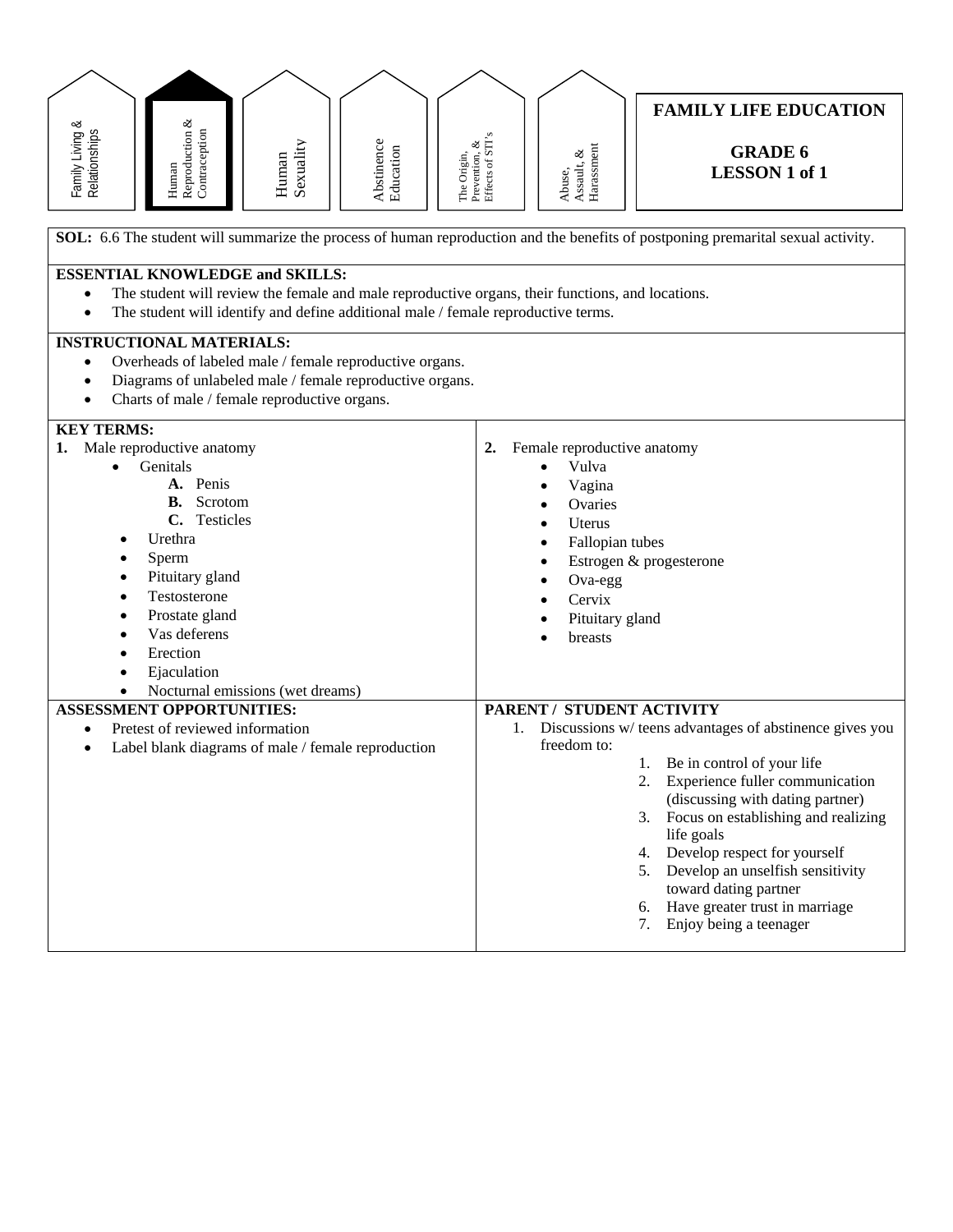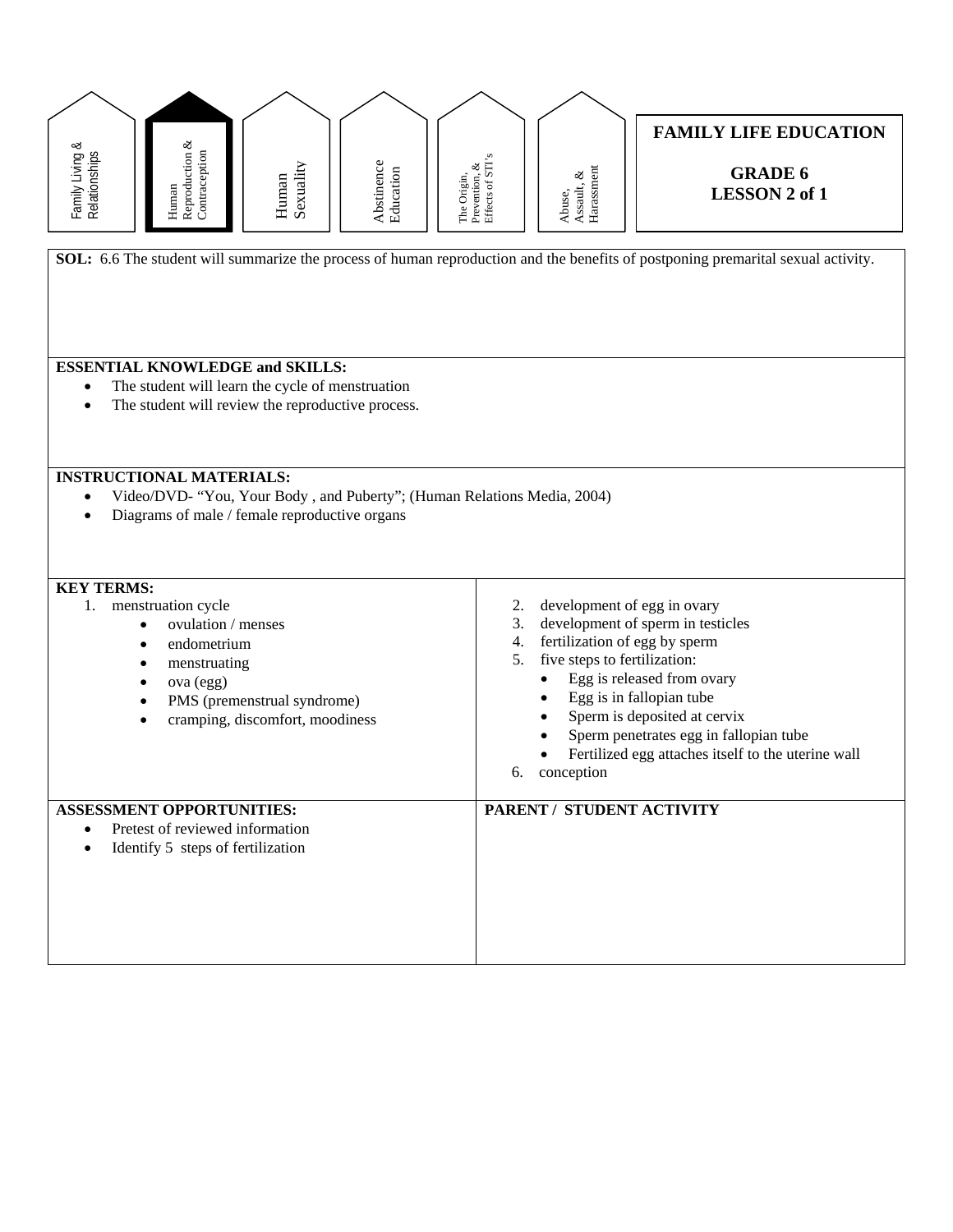| Family Living &<br>Relationships | ${\bf Reproduction\,\,} \&\\ {\bf Contraception}$<br>Human                                                                                                                                                         | Sexuality<br>Human                                                                                                                                                                                                                                                  | Abstinence<br>Education | The Origin,<br>Prevention, &<br>Effects of STI's | Harassment<br>Assault, &<br>Abuse,                                                                                      | <b>FAMILY LIFE EDUCATION</b><br><b>GRADE 6</b><br><b>LESSON1</b>                                                                                                                                                                                                                                                                                                                                                                                                 |  |
|----------------------------------|--------------------------------------------------------------------------------------------------------------------------------------------------------------------------------------------------------------------|---------------------------------------------------------------------------------------------------------------------------------------------------------------------------------------------------------------------------------------------------------------------|-------------------------|--------------------------------------------------|-------------------------------------------------------------------------------------------------------------------------|------------------------------------------------------------------------------------------------------------------------------------------------------------------------------------------------------------------------------------------------------------------------------------------------------------------------------------------------------------------------------------------------------------------------------------------------------------------|--|
|                                  |                                                                                                                                                                                                                    | SOL: 6.1 The student will relate personal hygiene to the physical changes that occur during puberty.                                                                                                                                                                |                         |                                                  |                                                                                                                         |                                                                                                                                                                                                                                                                                                                                                                                                                                                                  |  |
| $\bullet$<br>$\bullet$           |                                                                                                                                                                                                                    | <b>ESSENTIAL KNOWLEDGE and SKILLS:</b><br>The student will recognize the changes during puberty.<br>The student will understand that these changes occur at different rates for different individuals.<br>The student will know the importance of personal hygiene. |                         |                                                  |                                                                                                                         |                                                                                                                                                                                                                                                                                                                                                                                                                                                                  |  |
| ٠                                | <b>INSTRUCTIONAL MATERIALS:</b><br>Video/DVD - "Healthy Teens - Good Hygiene", (Sunburst, 2004)<br>Charts/Worksheets<br>Overheads (male and female body clock)<br>Worksheets (male and female reproductive system) |                                                                                                                                                                                                                                                                     |                         |                                                  |                                                                                                                         |                                                                                                                                                                                                                                                                                                                                                                                                                                                                  |  |
| <b>KEY TERMS:</b>                | Changes during puberty<br>A. Changes in Female<br>breast develop<br>$\circ$<br>pubic hair<br>O<br>menstruation<br>O<br>O<br>acne<br>O<br>$\circ$                                                                   | auxiliary hair (under arm)<br>growth of uterus & vagina                                                                                                                                                                                                             |                         |                                                  | Changes during puberty<br>1.<br>2.<br>3.<br>4.<br>5.<br>6.<br>7.<br>8.<br>9.<br><b>B.</b><br>1.<br>2.<br>3.<br>5.<br>6. | A. Changes in Male<br>growth of testes, scrotum, penis<br>pubic hair<br>nocturnal emissions<br>auxiliary hair (under arm)<br>facial hair<br>acne<br>oil and sweat glands activated<br>growth spurt, arms and legs<br>voice change<br>Need for personal hygiene<br>dental care<br>frequent showers & shampooing<br>washing and drying underarms and genitals<br>use of deodorants / antiperspirants<br>use & disposal of pads and tampons<br>change clothes daily |  |
| Post test                        | <b>ASSESSMENT OPPORTUNITIES:</b>                                                                                                                                                                                   | Pretest (The New Me: Accepting Body Changes)                                                                                                                                                                                                                        |                         |                                                  | PARENT / STUDENT ACTIVITY<br>sign and return to teacher.                                                                | Take home pretest given in class & discuss with parents,<br>Discuss the actual physical changes                                                                                                                                                                                                                                                                                                                                                                  |  |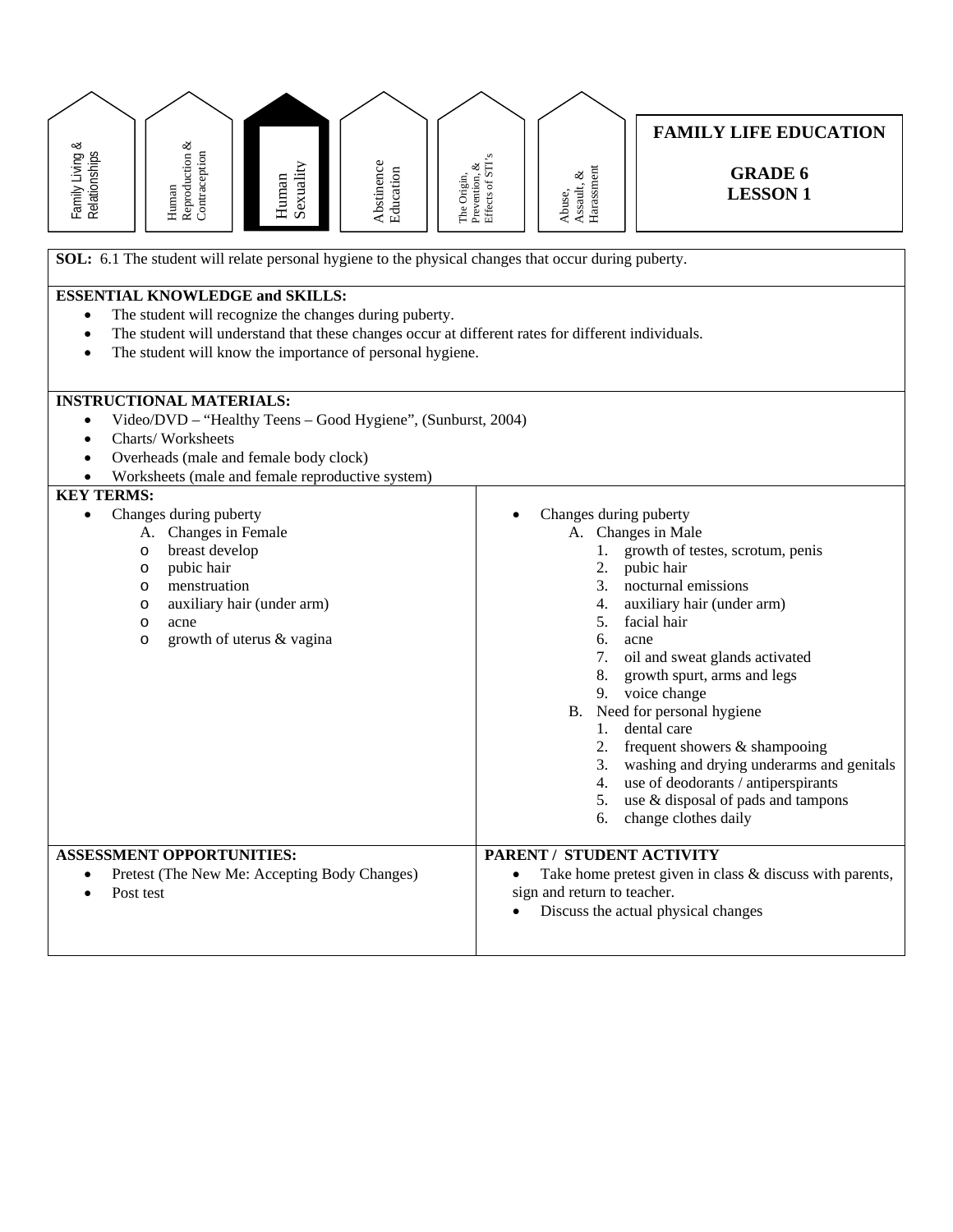|                                                                                                                                                                                                                                                                   |                                          |                    |                         |                                                  |                                       | <b>FAMILY LIFE EDUCATION</b>      |
|-------------------------------------------------------------------------------------------------------------------------------------------------------------------------------------------------------------------------------------------------------------------|------------------------------------------|--------------------|-------------------------|--------------------------------------------------|---------------------------------------|-----------------------------------|
| Family Living &<br>Relationships                                                                                                                                                                                                                                  | Reproduction &<br>Contraception<br>Human | Sexuality<br>Human | Abstinence<br>Education | Prevention, &<br>Effects of STI's<br>The Origin, | Harassment<br>Assault, $\&$<br>Abuse, | <b>GRADE 6</b><br><b>LESSON 2</b> |
| <b>SOL:</b> 6.2 The student will explain the effects of growth on development, attitudes, and interests.<br>The student will continue to identify physical and emotional changes that occur during puberty and their effects on growth<br>6.3<br>and development. |                                          |                    |                         |                                                  |                                       |                                   |
| <b>ESSENTIAL KNOWLEDGE and SKILLS:</b><br>The student will discuss physical changes during puberty such as male nocturnal emissions and erections and female<br>menstruation.                                                                                     |                                          |                    |                         |                                                  |                                       |                                   |
| The student will discuss physical changes and how it effects their attitudes, interests, and emotional growth.                                                                                                                                                    |                                          |                    |                         |                                                  |                                       |                                   |
| <b>INSTRUCTIONAL MATERIALS:</b>                                                                                                                                                                                                                                   |                                          |                    |                         |                                                  |                                       |                                   |
| Discussion of emotional / social changes                                                                                                                                                                                                                          |                                          |                    |                         |                                                  |                                       |                                   |
| Role play                                                                                                                                                                                                                                                         |                                          |                    |                         |                                                  |                                       |                                   |

| <b>KEY TERMS:</b>                                                                                       |                                                                                                                                                                                                  |
|---------------------------------------------------------------------------------------------------------|--------------------------------------------------------------------------------------------------------------------------------------------------------------------------------------------------|
| Physical changes<br>$\bullet$                                                                           | Emotional / social changes                                                                                                                                                                       |
| A. Males<br>nocturnal emissions (wet dreams)<br>spontaneous erection<br>2.<br>B. Female<br>menstruation | A. Peer pressure<br>B. Cliques and loners<br>C. Boy-Girl relationships<br>D. Childish vs. Adult decisions<br>Positive and normal aspects of differences among<br>individuals concerning puberty. |
| <b>ASSESSMENT OPPORTUNITIES:</b>                                                                        | PARENT / STUDENT ACTIVITY                                                                                                                                                                        |
| None<br>٠                                                                                               | Parent discusses with teen an immature decision the<br>parent made during puberty.                                                                                                               |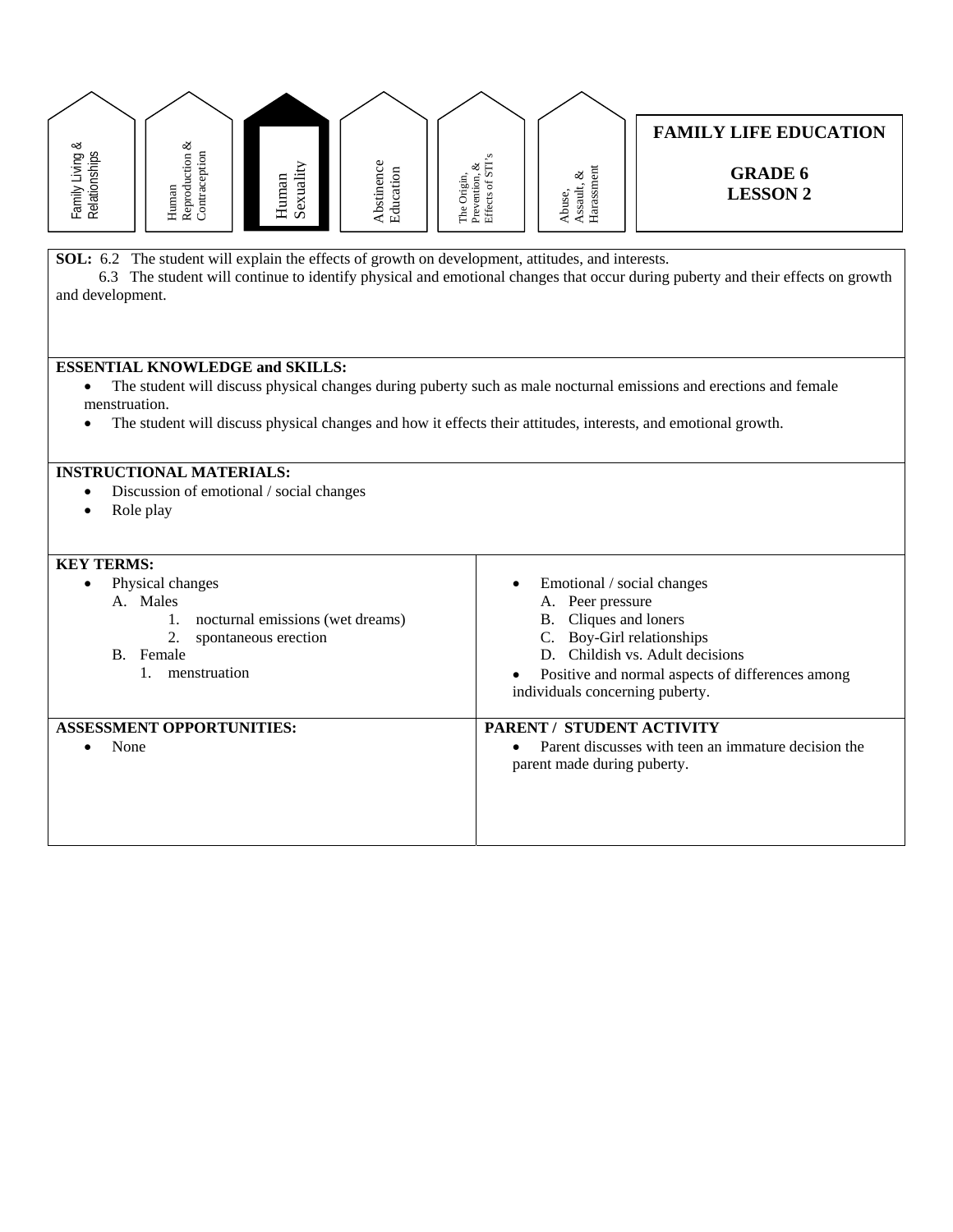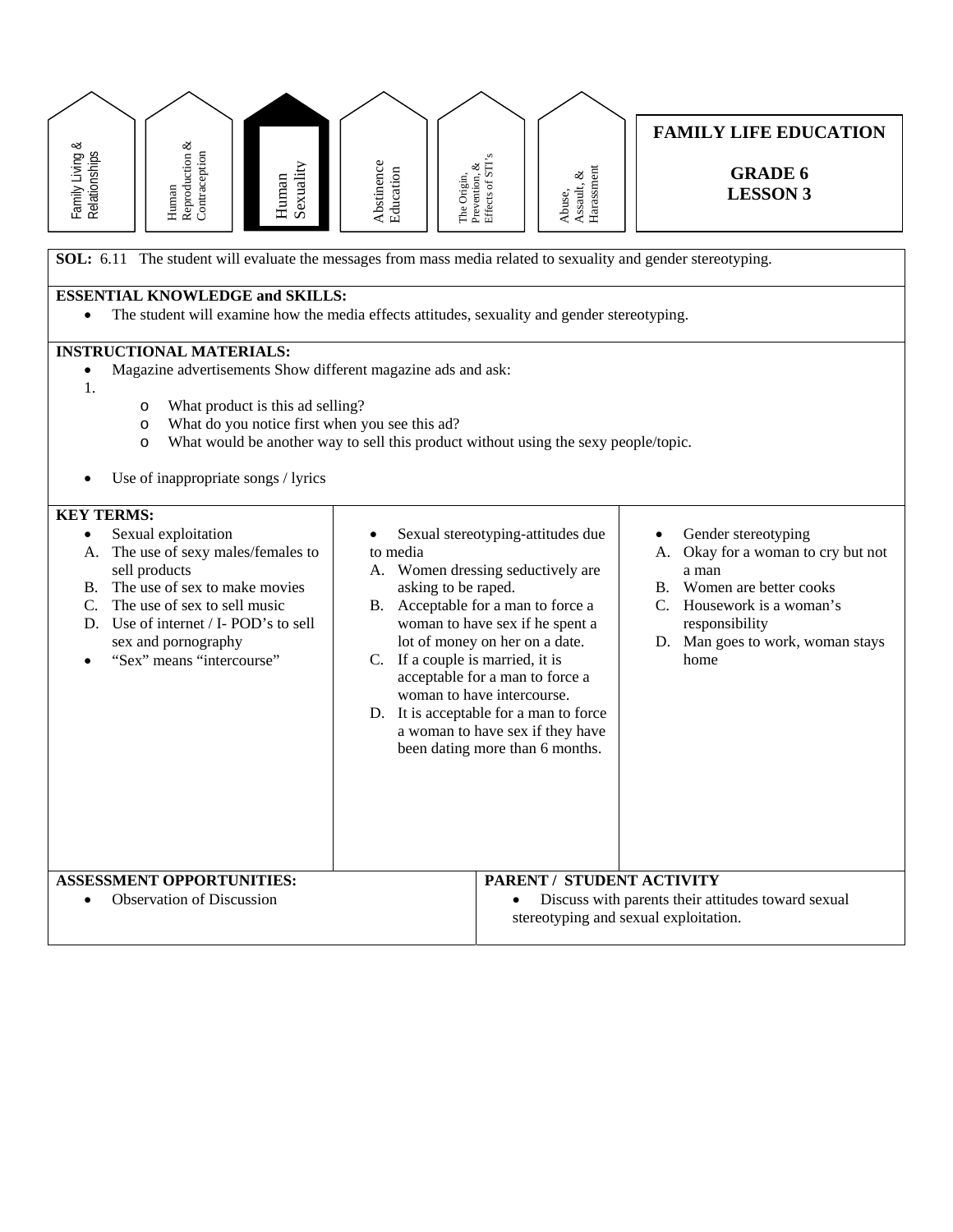

**SOL:** 6.6 The student will summarize the process of human reproduction and the benefits of postponing premarital sexual activity.

(also see Human Reproduction & Contraception strand 6.6)

# **ESSENTIAL KNOWLEDGE and SKILLS:**

- The student will be able define abstinence.
- The student will be able to discuss the benefits of being abstinent.

• The students will be introduced to the physical and psychological consequences of having sexual activity during adolescence. Include the following: STI's, unwanted pregnancy, infant mortality, reputation, self-esteem, and social/economic consequences, loss of trust and respect from loved ones, emotional stress, and loss of relationship stability.

#### **INSTRUCTIONAL MATERIALS:**

- Group Discussion
- Guest speakers
- Role playing
- DVD/VIDEO, OVERHEAD, POWERPOINT
- Pamphlets (101 ways to show you love someone without having sex)
- Posters: "101 Reasons to be Abstinent", "101 Ways to Say No to Sex", "101 Ways to Have Sex Without Doin' It", and, "The ABC's of Abstinence". (ETR Associates,1-800-321-4407 to order)

- Abstinence (the practice of abstaining from any sexual activity prior to marriage)
- Detrimental effects of teen sex
	- o Unwanted pregnancy
		- o STI's
		- o Infant mortality
		- o Psychological consequences
		- o Economic consequences
		- o Physical consequences
		- o Reputation
		- o Loss of self esteem and self respect
		- o Emotional stress
		- o Loss of trust and respect
		- o Loss of relationship stability
		- o Loss of respect from loved ones and friends
- Advantages of Abstinence:
	- o You're in control of your life
	- o Positive self esteem
	- o Good reputation
	- o No chance of STI's
	- o No chance of pregnancy
	- o Able to fulfill life's goals
	- o Enjoyment of teenage years
	- o Achieve religious and moral beliefs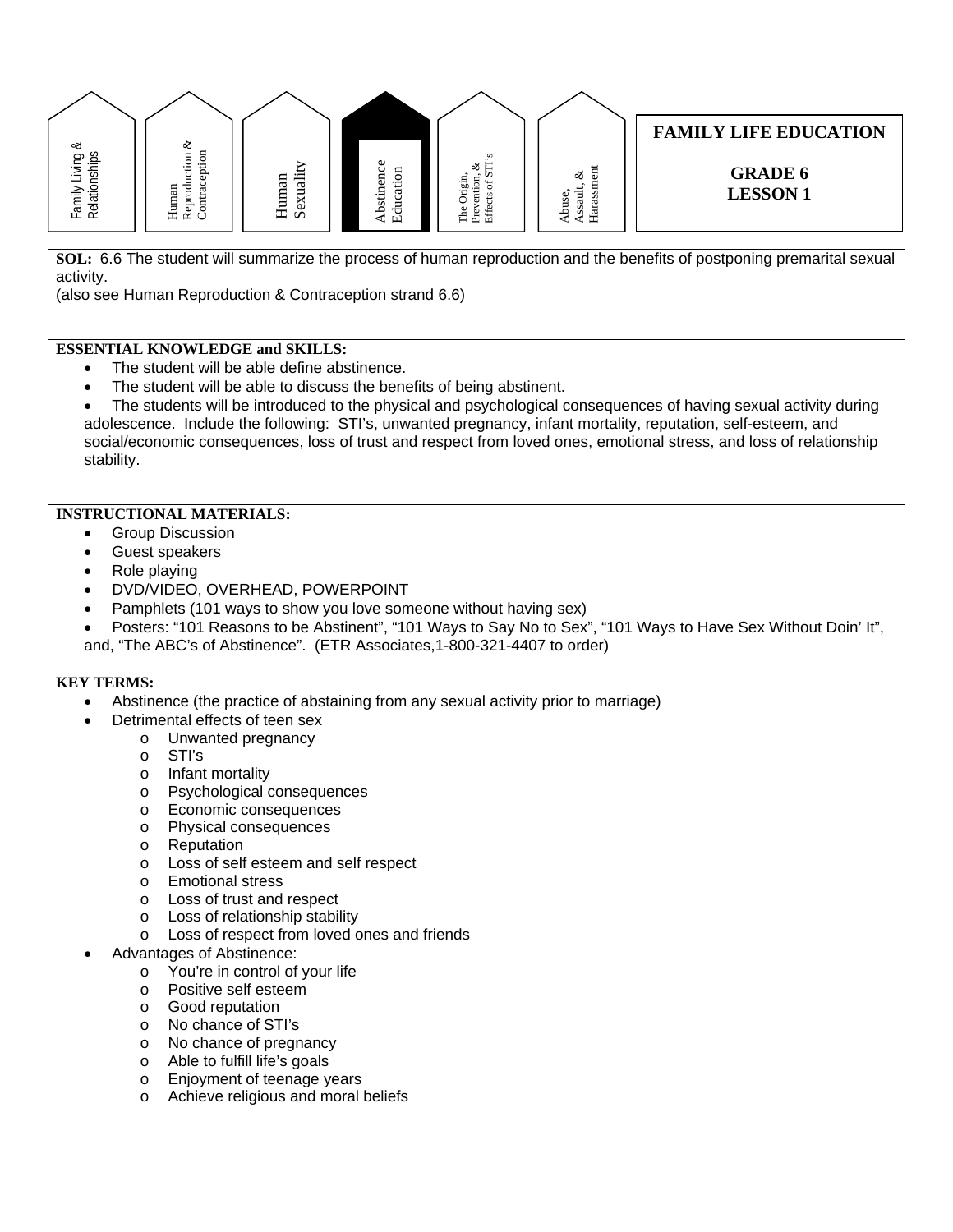| <b>ASSESSMENT OPPORTUNITIES:</b>              | PARENT / STUDENT ACTIVITY                              |  |  |
|-----------------------------------------------|--------------------------------------------------------|--|--|
| Group participation<br>$\bullet$              | Parent/student discussion sheet<br>$\bullet$           |  |  |
| Class discussion                              | Discuss the quote "I'll do a lot for love, but I won't |  |  |
| Notebook check / journal entries<br>$\bullet$ | die for it" with parent.                               |  |  |
| <b>Vocabulary Quiz</b>                        | • Have parent and child compare the advantages of      |  |  |
| <b>Written Test</b>                           | abstinence (listed above) that are important to each   |  |  |
|                                               | one of them.                                           |  |  |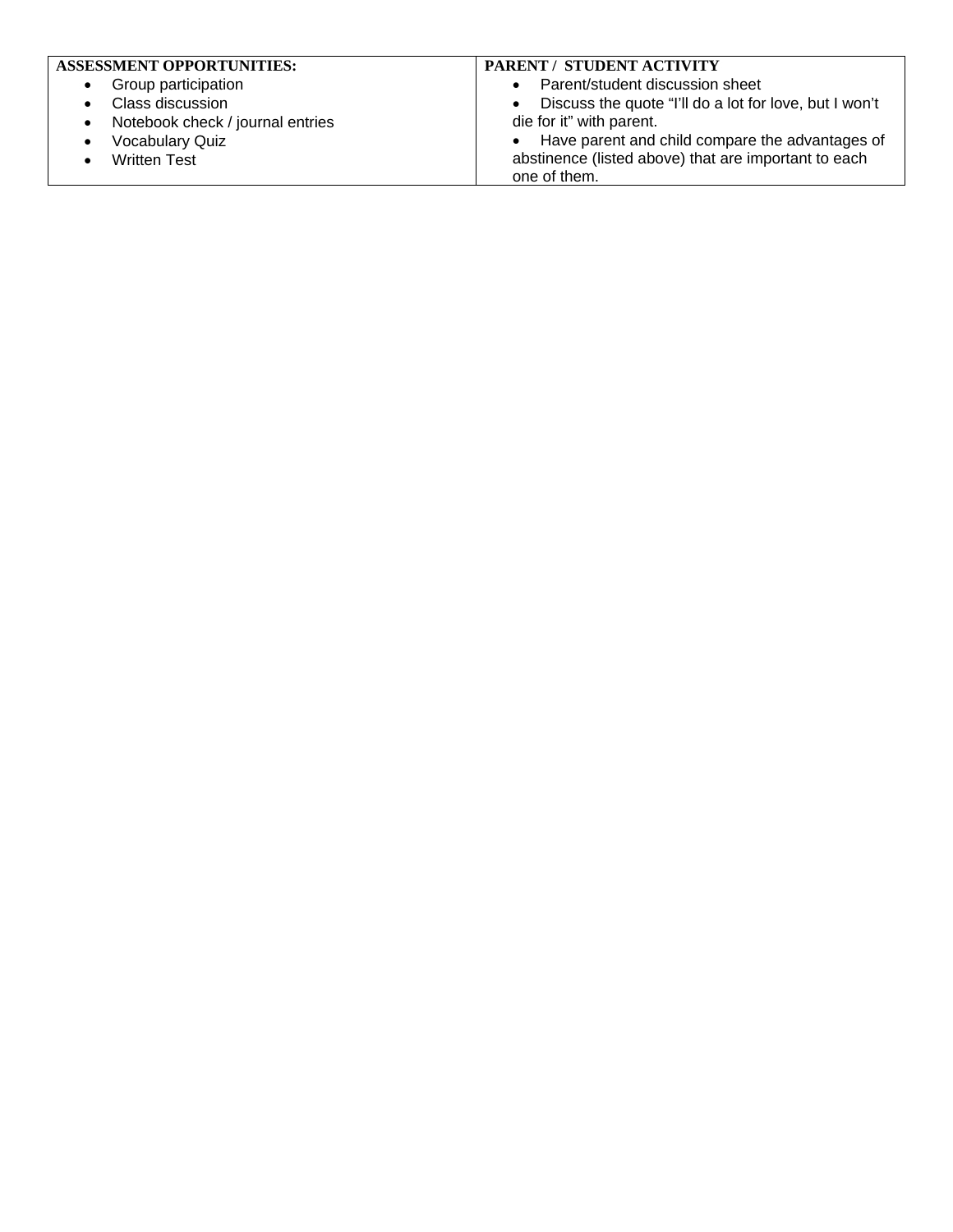

**SOL: 6.4** The student will recall basic facts about sexually transmitted infections.

#### **ESSENTIAL KNOWLEDGE and SKILLS:**

• The student will be able to name the most common STI's (syphilis, gonorrhea, chlamydia, HPV/genital warts, pubic lice, and genital herpes)

• The student will be able to distinguish between STI's and infections of the genitalia / genitals which are not transmitted sexually (vaginitis, urethritis, yeast infections, etc.)

- The student will be able to recognize the major causes of STI's (viral, bacterial, parasitic).
- The student will be able to match various types of treatment to the various causes of STI's (antibiotics cure some STI's; medications treat symptoms of other STI's, but does not cure them).
- The student will understand that an infection caused by a virus is not curable, but symptoms are treatable, and an infection that is caused by a bacteria can be cured by antibiotics.

# **INSTRUCTIONAL MATERIALS:**

- Health Department
- Guest speaker (school nurses)
- Drawing of diseases (NOT photographs)
- **Textbooks**
- CDC website

- STI's (Sexually Transmitted Infections) formerly "STD's" or Sexually Transmitted Diseases.
- Common STI's (syphilis, gonorrhea, chlamydia, HPV/genital warts, pubic lice, genital herpes) *Teacher note:* Update yourself yearly with current data.
- Major Causes of STI's
	- o Virus (HPV, HIV/AIDs, Herpes Simplex, Hepititis)
	- o Bacteria (Syphilis, Gonorrhea, Chlamydia)
	- o Parasite (genital lice, scabies)
- Treatments of STI's
	- o Antibiotics
		- o Steroid based topical application (look up brand names)
			- Virus symptoms are treated and CANNOT be cured! These medications only reduce the symptoms.
- Symptomatic verses asymptomatic *symptomatic* means the person "shows symptoms" and *asymptomatic* means the person "show no symptoms".
- Communicable disease a disease that is spread from person to person contact.
- Noncommunicable disease a disease that is not spread from person to person.
- Treatable infection symptoms are reduced or relieved with medications.
- Curable infection is cured with medications.

| <b>ASSESSMENT OPPORTUNITIES:</b>                           | PARENT / STUDENT ACTIVITY                         |
|------------------------------------------------------------|---------------------------------------------------|
| STI Bingo                                                  | Discuss ways of preventing STI's and              |
| Test / quiz                                                | communicable diseases.                            |
| Chart the type (bacteria or virus), symptoms,<br>$\bullet$ | Discuss with parents the stigma of STD's (aka VD) |
| treatment methods.                                         | from when they were growing up.                   |
| Create an STI providing the following information:         |                                                   |
| Cause of infection?                                        |                                                   |
| Is it treatable or curable?                                |                                                   |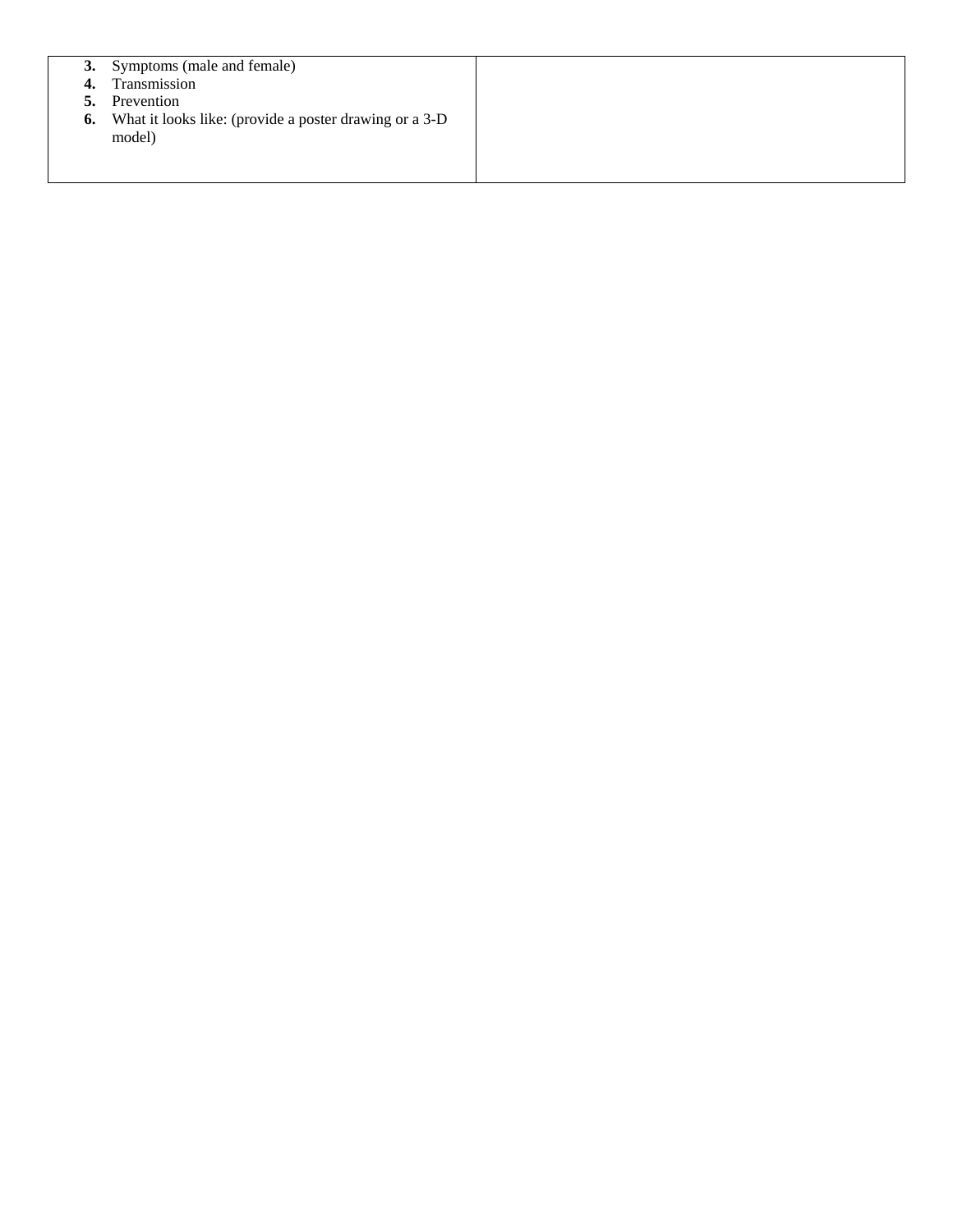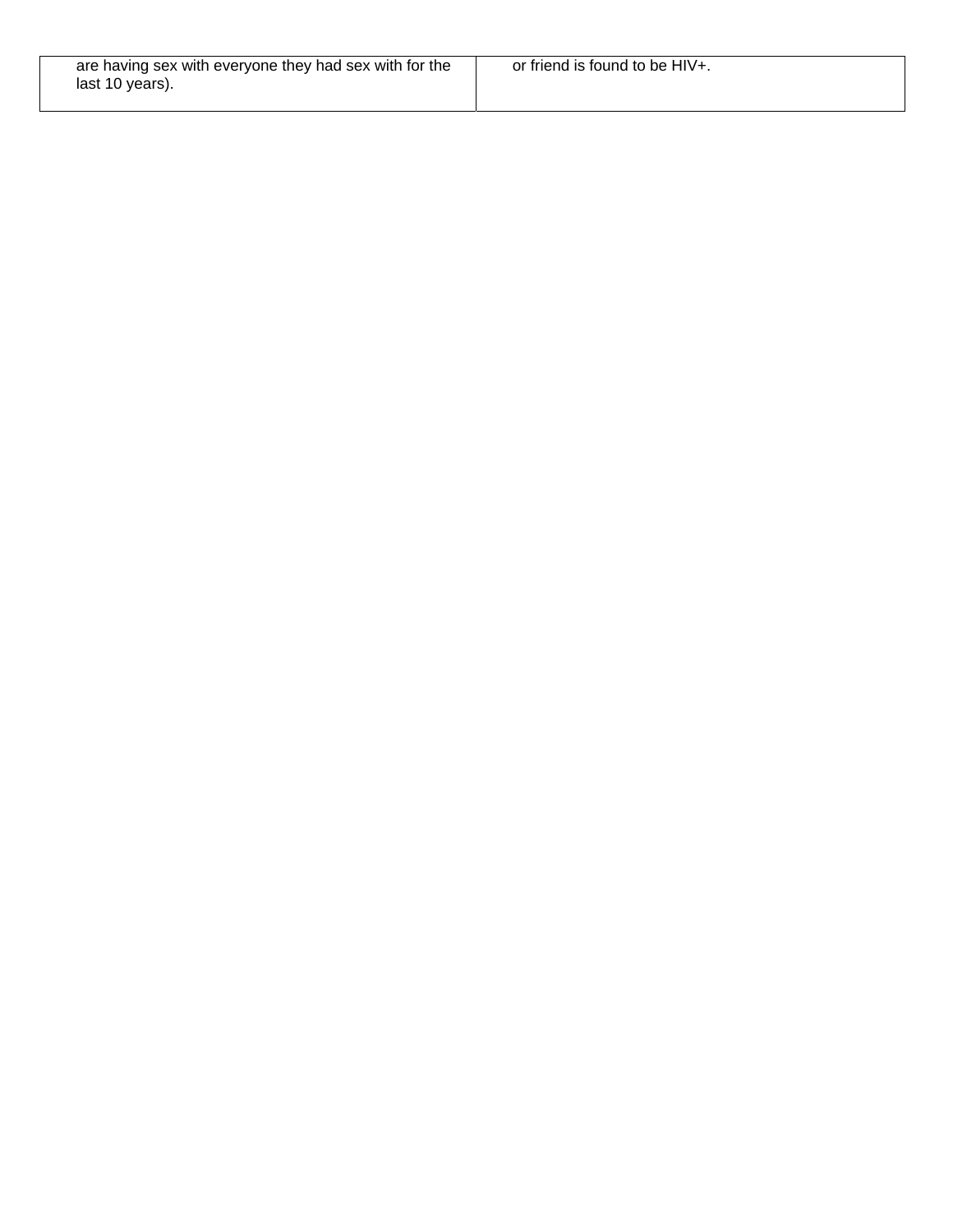

SOL: 6.8 The student will demonstrate increased understanding of child abuse and neglect including emotional and sexual abuse.

ESSENTIAL KNOWLEDGE and SKILLS:

- The student will be able to define several types of abuse (mental / emotional, sexual, neglect, verbal).
- The student will be about to identify avenues for help when dealing with abuse (trusted adults, agencies, community resources, hotlines).
- The student will be able to define sexual harassment.
- The student will know that abuse is never the fault of the victim
- The student will understand that abuse/sexual harassment is a way the perpetrator maintains control and manipulation over the victim.

#### INSTRUCTIONAL MATERIALS:

- School textbook
- Newspaper articles (current events)
- RCASA (Rappahannock Council on Sexual Assault)
- RCDV (Rappahannock Council on Domestic Violence)
- Social services
- School counselor
- School nurse
- "Jenny's Story: Daddy's Little Girl"

- Mental/emotional abuse
- Physical abuse
- Sexual abuse
- Sexual harassment
- Verbal abuse
- Physical neglect
- Abuse
- Harassment
- **Neglect**

| ASSESSMENT OPPORTUNITIES:                                                               | <b>PARENT / STUDENT ACTIVITY</b>                                                                                                      |
|-----------------------------------------------------------------------------------------|---------------------------------------------------------------------------------------------------------------------------------------|
| Class discussion<br>Vocabulary quiz<br>Venn diagram (similarities & differences between | Have the student interview a<br>parent/counselor/trusted adult on what they should do if<br>they or a friend is suffering from abuse. |
| abuse, harassment, and neglect)                                                         |                                                                                                                                       |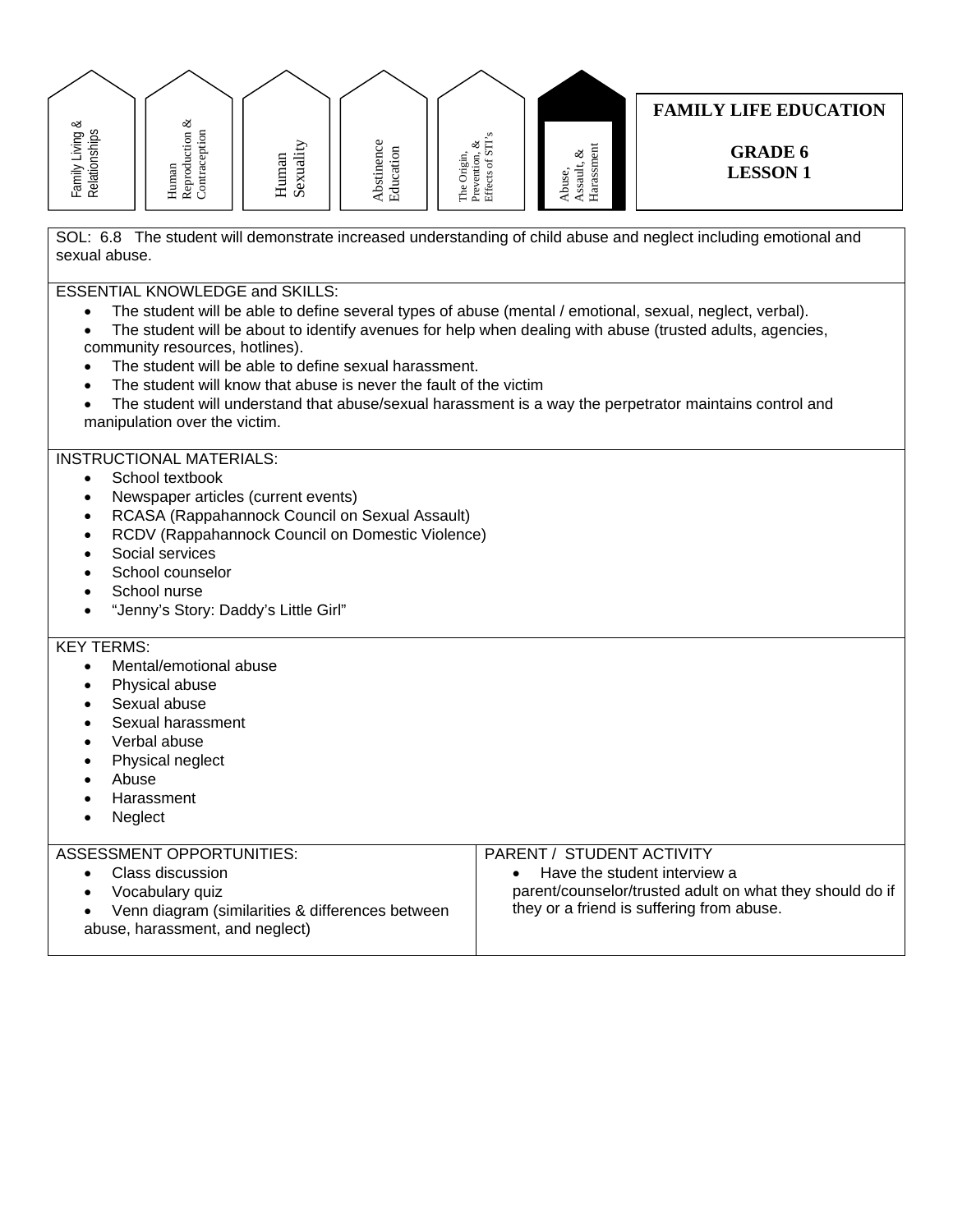

**SOL: 7.1** The student will identify his or her role and relationships within the family.

# **ESSENTIAL KNOWLEDGE and SKILLS:**

- The student will be able to list the different types of families (nuclear, extended, single-parent, and blended).
- The student will be able to identify the roles of families in nurturing and developing its members.
- The student will identify how to be a responsible family member.
- The student will be able to identify family guidelines (family rules).
- The student will be able to define authority figure.
- The student will be able identify characteristics of a healthful relationship.
- The student will be aware of dysfunctional family relationships.
- The student will be able to recognize causes of dysfunctional family relationships (chemical dependencies, addictions, abuse, domestic violence, codependency, and abandonment)

## **INSTRUCTIONAL MATERIALS:**

- Health textbook
- Classroom media tools
- **Powerpoint**
- Health publications
- News media
- Internal school resources (quest speakers)
- DVD "Your Family" (Connect with Kids; CWKNetwork, 2005)

#### **KEY TERMS:**

- Nuclear family
- **Extended family**
- Single-parent family
- **Blended family**
- **Nurture**
- Family member
- Family
- Guidelines(rules)
- Authority figure
- Relationship
- **Dysfunctional**
- Chemical dependency
- **Addiction**
- Abuse
- Violence
- Domestic violence
- **Codependency**
- Abandonment

| <b>ASSESSMENT OPPORTUNITIES:</b> |
|----------------------------------|
|----------------------------------|

- Vocabulary quiz
- Parent / student activity
- Active participation in class discussion / activity
- Notebook checks

# **PARENT / STUDENT ACTIVITY**

• The parent and student will develop a list of family guidelines used in the home to promote family relationships.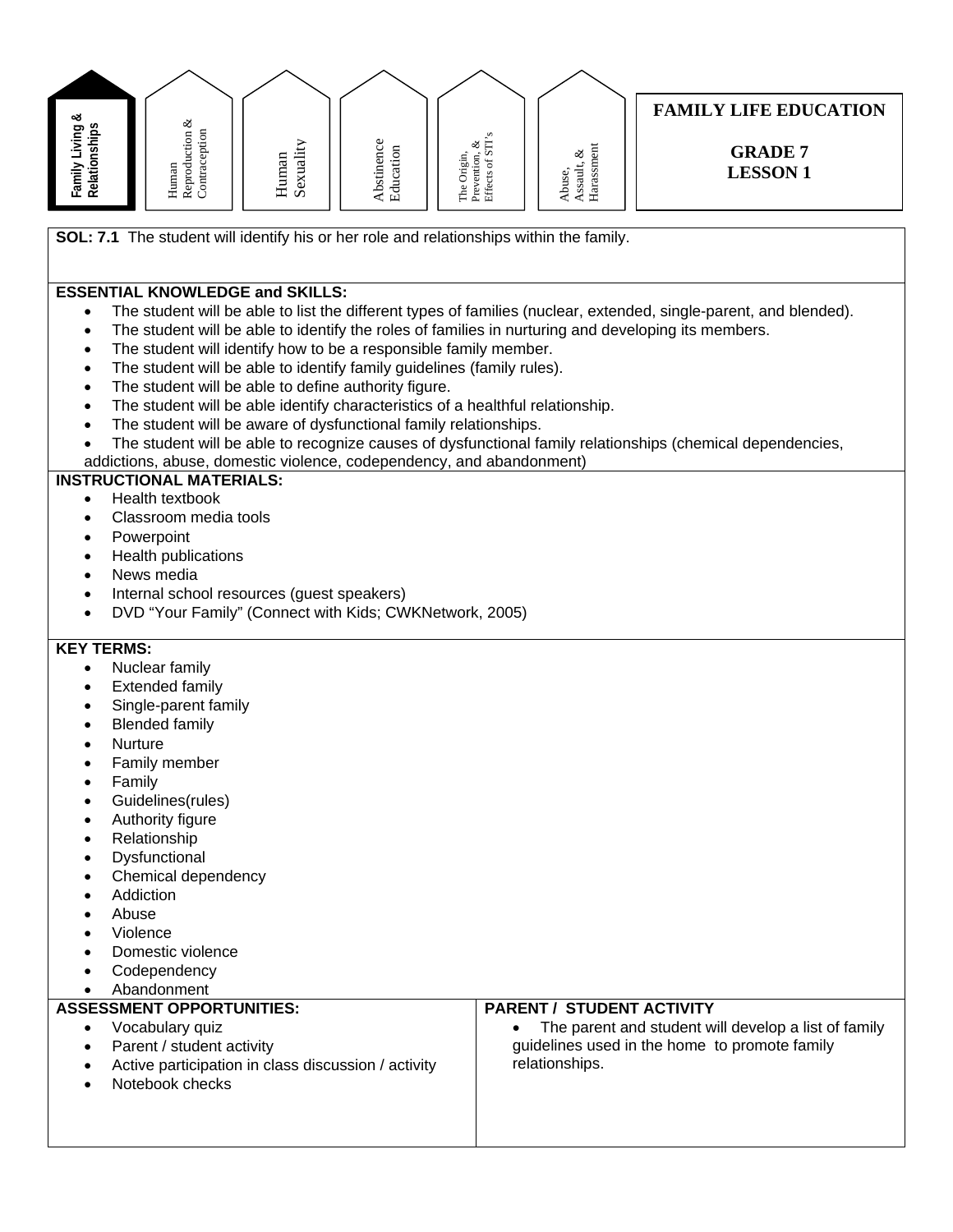

**SOL: 7.3** The student will realize that physical affection is not all sexual, but that it also can be an expression of friendship, of celebration, or of a loving family.

# **ESSENTIAL KNOWLEDGE and SKILLS:**

- The student will be able to identify appropriate expressions of affection.
- The student will be able to identify appropriate times and places for appropriate types of affection. (friendship, celebration, family)
- The student will be able to identify types of physical affection that is not sexual. (hugging, hand holding, high fives, kissing as a greeting ex. European cultures).
- The student will be able to identify emotional expressions of friendship including family relationships (love vrs. Infactuation).
- The student will be able to identify components of friendship versus a dating relationship.
- The student will be able to identify the varying degrees of friendship and love.

## **INSTRUCTIONAL MATERIALS:**

- Textbook
- Media materials
- Power point
- News media
- Role play
- Guidance counselors
- Poster (101 Ways to Make Love Without Doin' It)

- Affection
- **Love**
- **Infactuation**
- **Celebration**
- Cultural variations (greetings)
- Expression
- Dating
- **Kissing**
- Appropriate behavior
- Respect

| <b>ASSESSMENT OPPORTUNITIES:</b>                                                                                                                                                                                           | <b>PARENT / STUDENT ACTIVITY</b>                                                                                |
|----------------------------------------------------------------------------------------------------------------------------------------------------------------------------------------------------------------------------|-----------------------------------------------------------------------------------------------------------------|
| Notebook evaluation<br>Written test<br>Vocabulary quiz<br>Active participation<br>Using the media to create visual presentation of<br>appropriate and non-appropriate physical affection.<br>(poster / collage, role play) | Include parent participation in development of<br>$\bullet$<br>visual presentation (poster/collage, role play). |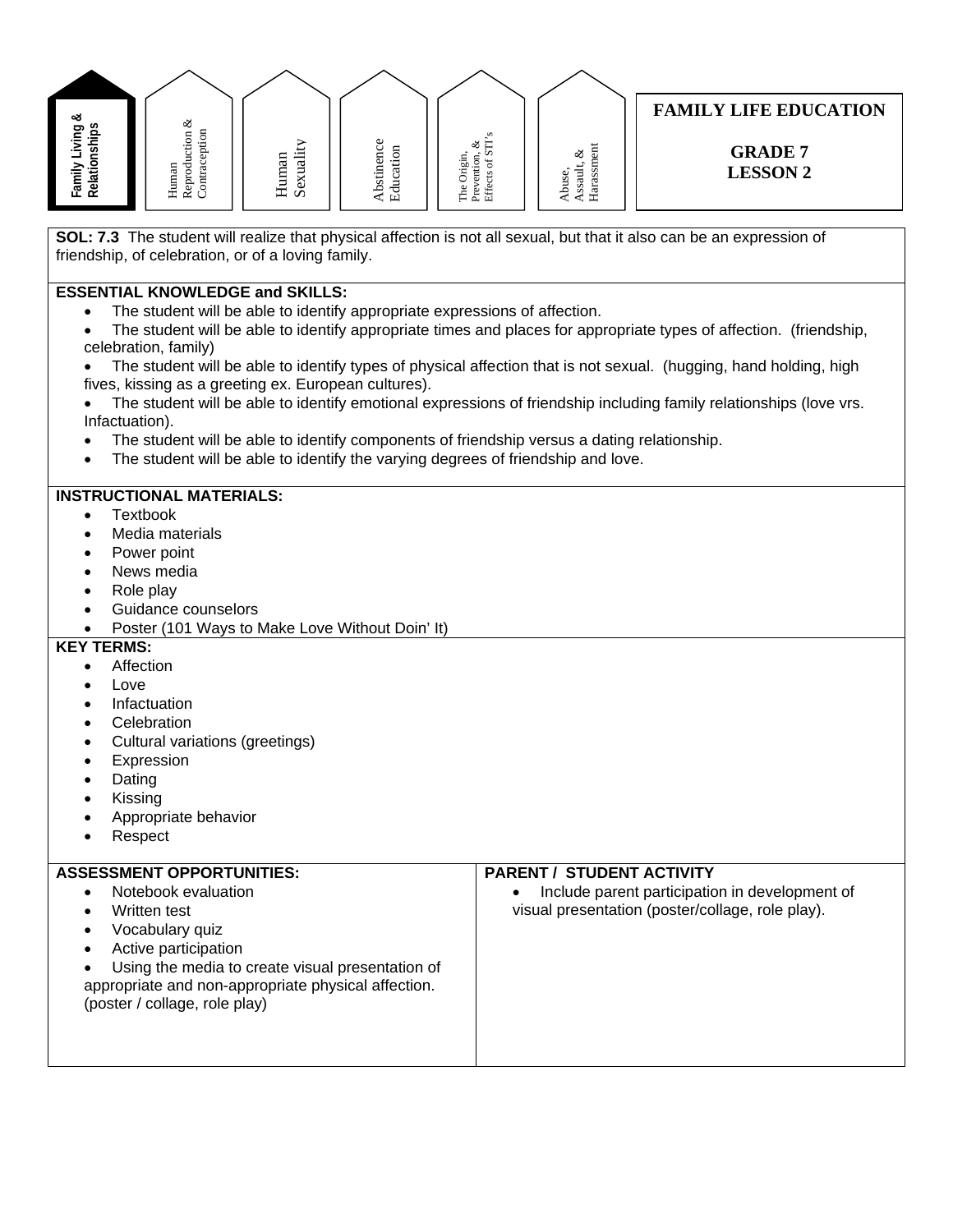

**SOL: 7.13** The student will realize the role of peers and the peer groups during adolescence, and the nature and purpose of dating.

# **ESSENTIAL KNOWLEDGE and SKILLS:**

- The student will be able to identify the importance of peers and their roles during adolescence. (support, pressures, and conforming to social norms).
- The student will be able to identify the nature and purpose of dating.
- The student will be able to identify the types of dating (group dating versus individual dating)
- The student will be able to identify appropriate behaviors while dating.

# **INSTRUCTIONAL MATERIALS:**

- Textbook
- DVD "Peer Relationships" (CWKNetwork; Connect with Kids, 2005)
- Internet (World Wide Web)
- News media (celebrity relationships)
- **Media**
- **Handouts**

- peer
- social norms (what is acceptable)
- peer pressure
- adolescence
- group dating
- individual dating
- dating behaviors (appropriate and inappropriate)

| <b>ASSESSMENT OPPORTUNITIES:</b><br>Group role play<br>٠              | <b>PARENT / STUDENT ACTIVITY</b><br>Discuss and create guidelines for dating standards |
|-----------------------------------------------------------------------|----------------------------------------------------------------------------------------|
| Group brain storming about dating activities<br>$\bullet$<br>Notebook | (rules) within the home.                                                               |
|                                                                       |                                                                                        |
|                                                                       |                                                                                        |
|                                                                       |                                                                                        |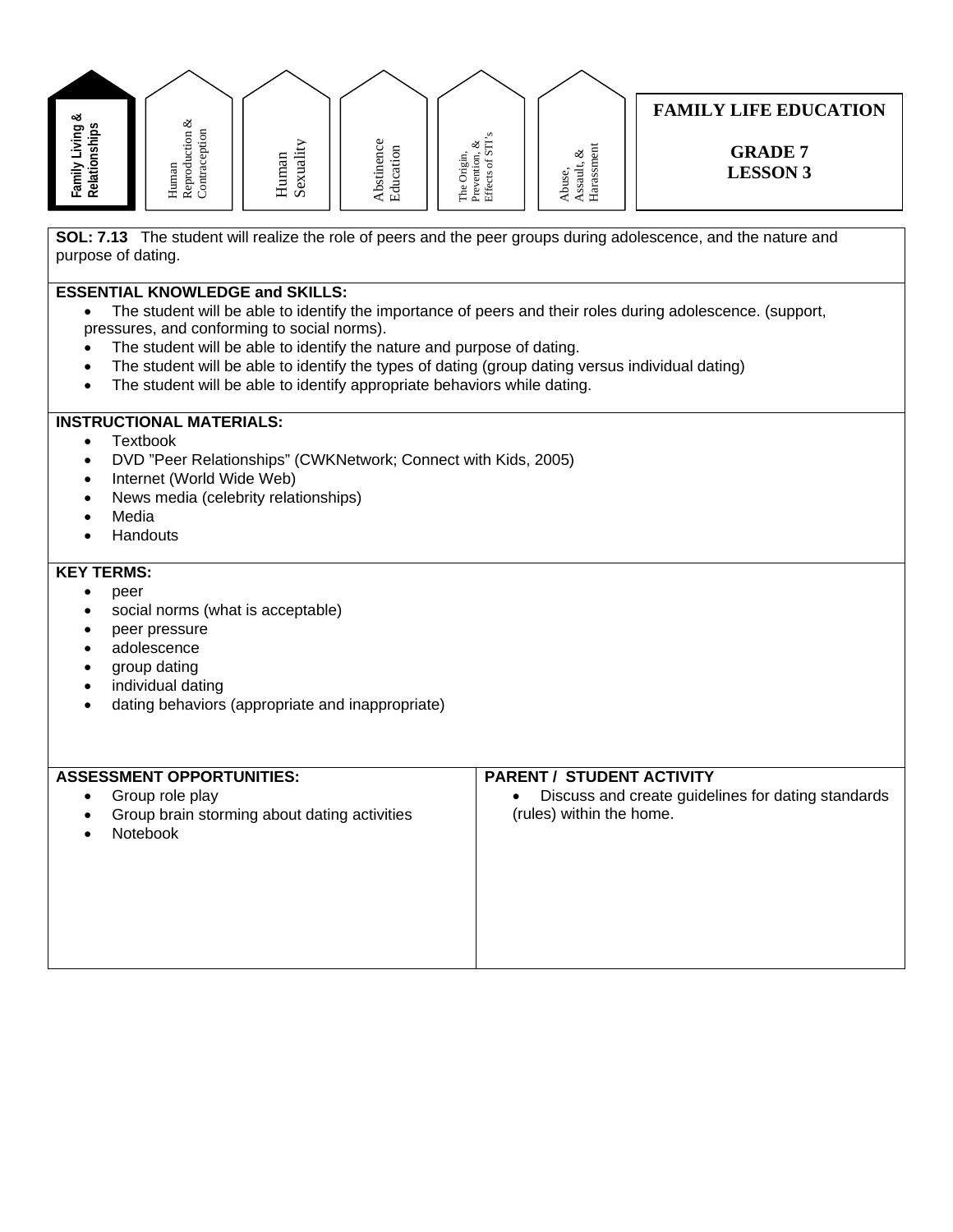

**SOL: 7.14** The student will recognize contributions of various racial and ethnic groups to family life and society.

# **ESSENTIAL KNOWLEDGE and SKILLS:**

- The student will be able to recognize racial and ethnic differences.
- The student will be able to identify the needs of various groups in society.

# **INSTRUCTIONAL MATERIALS:**

- Textbook
- News media
- Internet technology
- Local organizations dealing with diverse populations.
- Classroom media
- Students of diverse ethnic backgrounds share facts, visuals, and traditions

- Race / racial
- Ethnicity / ethnic
- Diverse / diversity
- **society**

| <b>ASSESSMENT OPPORTUNITIES:</b><br>notebook<br>٠<br>vocabulary quiz<br>$\bullet$<br>active classroom participation / discussion<br>write a paragraph on your ethnic background | <b>PARENT / STUDENT ACTIVITY</b><br>Discuss with parent/ guardian how their ethnicity<br>contributes to their family dynamics (cultural foods<br>eaten at home, holiday traditions, clothes, etc.). |
|---------------------------------------------------------------------------------------------------------------------------------------------------------------------------------|-----------------------------------------------------------------------------------------------------------------------------------------------------------------------------------------------------|
|                                                                                                                                                                                 |                                                                                                                                                                                                     |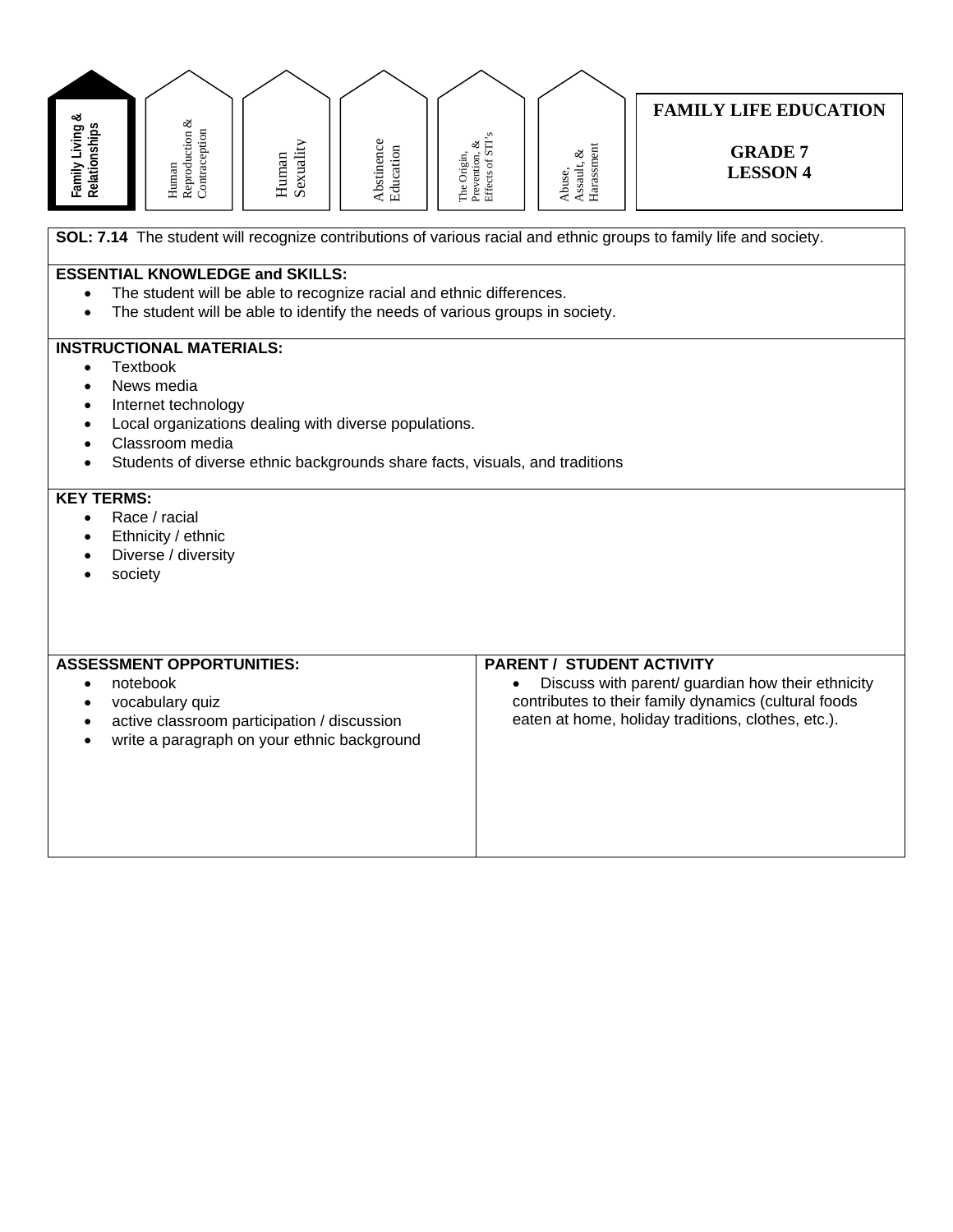

**SOL: 7.15** The student will increase his or her ability to listen to different points of view and to accept the right of others to a differing point of view.

# **ESSENTIAL KNOWLEDGE and SKILLS:**

- The student will be able to demonstrate positive communication skills.
- The student will recognize that others may have various points of view related to family and society that can be different from their own.
- The student will understand the need to respect the rights of others even if they disagree with the others' point of view.

# **INSTRUCTIONAL MATERIALS:**

- **Textbook**
- News media
- Classroom resources
- Students with different ethnic backgrounds
- **Internet**

# **KEY TERMS:**

- Communication
- **Recognition**
- Points of view
- Passive communicator
- Assertive communicator
- Aggressive communicator
- Rights

## **ASSESSMENT OPPORTUNITIES:**

- Group debate (use proper debating guidelines)
- The student will develop a "Bill of Rights" for positive communication skills.
- Role play problems associated with communication among peers.
- Notebook

• Practice using "I" statements rather than "You " statements. Using "You" statements can be accusatory and make others feel defensive. For example: "*I feel* you should be helping me with the dishes". rather than " *You* should be helping me with the dishes".

# **PARENT / STUDENT ACTIVITY**

Student and parent/guardian develop a list of positive ways to respond to others who express different points view than their own.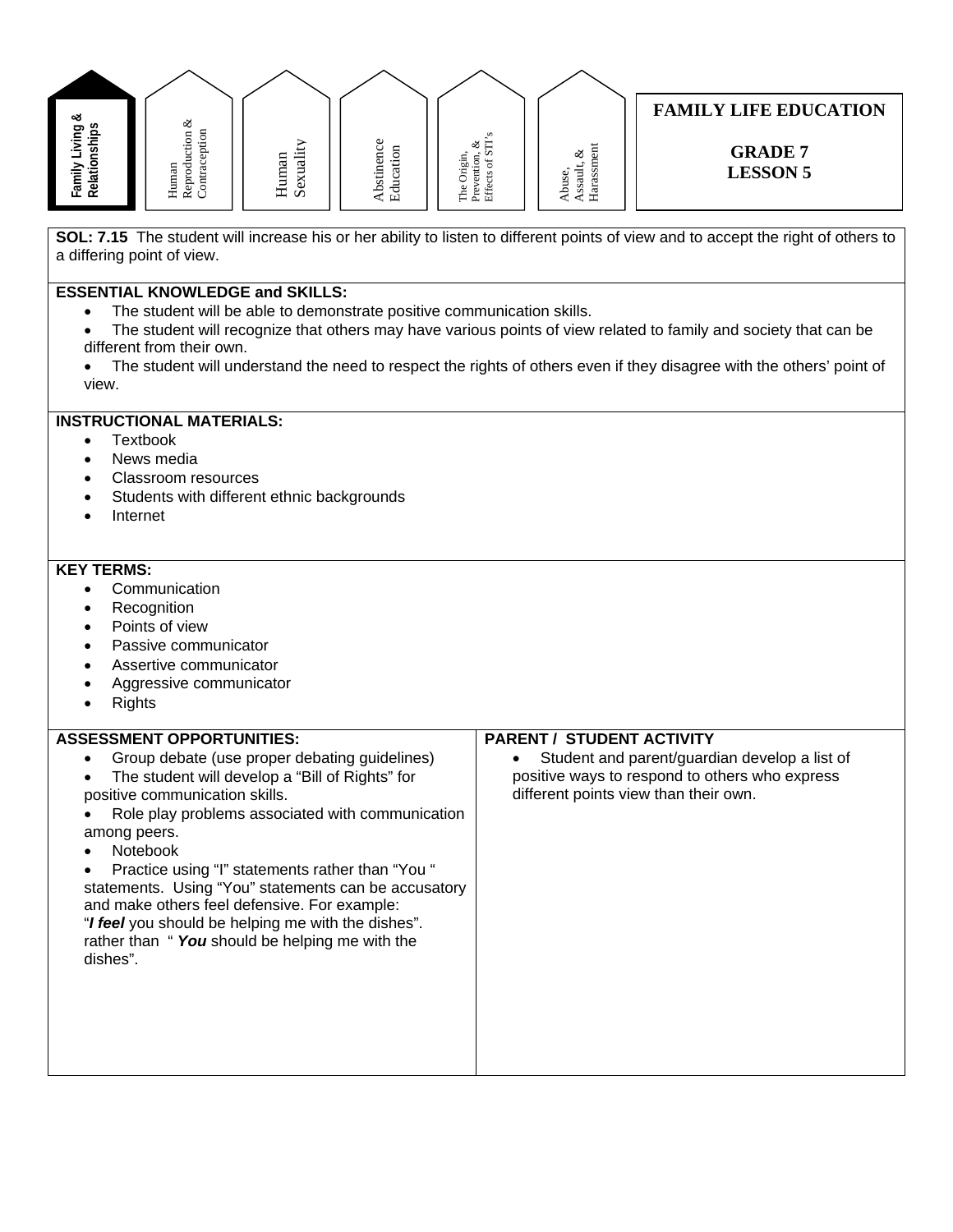

**SOL:** 6.6 The student will summarize the process of human reproduction and the benefits of postponing premarital sexual activity.

# **ESSENTIAL KNOWLEDGE and SKILLS:**

- The student will review the female and male reproductive organs, their functions, and locations.
- The student will identify and define additional male / female reproductive terms.

## **INSTRUCTIONAL MATERIALS:**

- Overheads of labeled male / female reproductive organs.
- Diagrams of unlabeled male / female reproductive organs.
- Charts of male / female reproductive organs.
- Videos: "Puberty for Boys: Amazing Changes Inside and Out" and "Puberty for Girls: Amazing Changes Inside and Out"; (United Learning, 2001) Both videos should be shown to both sexes.

| <b>KEY TERMS:</b>                                                                                                                                                                                                                                 |                                                                                                                                                                                                         |
|---------------------------------------------------------------------------------------------------------------------------------------------------------------------------------------------------------------------------------------------------|---------------------------------------------------------------------------------------------------------------------------------------------------------------------------------------------------------|
| Male repro anatomy<br>3.<br>Genitals<br>Penis<br>A.<br><b>B.</b> Scrotom<br>C. Testicles<br>Urethra<br>Sperm<br>Pituitary gland<br>Testosterone<br>Prostate gland<br>Vas deferens<br>Erection and ejaculation<br>Nocturnal Emissions (wet dreams) | Female repro. Anatomy<br>4.<br>Vulva<br>Vagina<br>Ovaries<br>Uterus<br>$\bullet$<br>Fallopian tubes<br>٠<br>Estrogen & progesterone<br>٠<br>Ova-egg<br>٠<br>Cervix<br>Pituitary gland<br><b>Breasts</b> |
| <b>ASSESSMENT OPPORTUNITIES:</b><br>Pretest of reviewed information<br>$\bullet$<br>Label blank diagrams of male / female reproduction<br>$\bullet$                                                                                               | PARENT / STUDENT ACTIVITY<br>See SOL:6.6, Grade 6, Lesson 1 of 1                                                                                                                                        |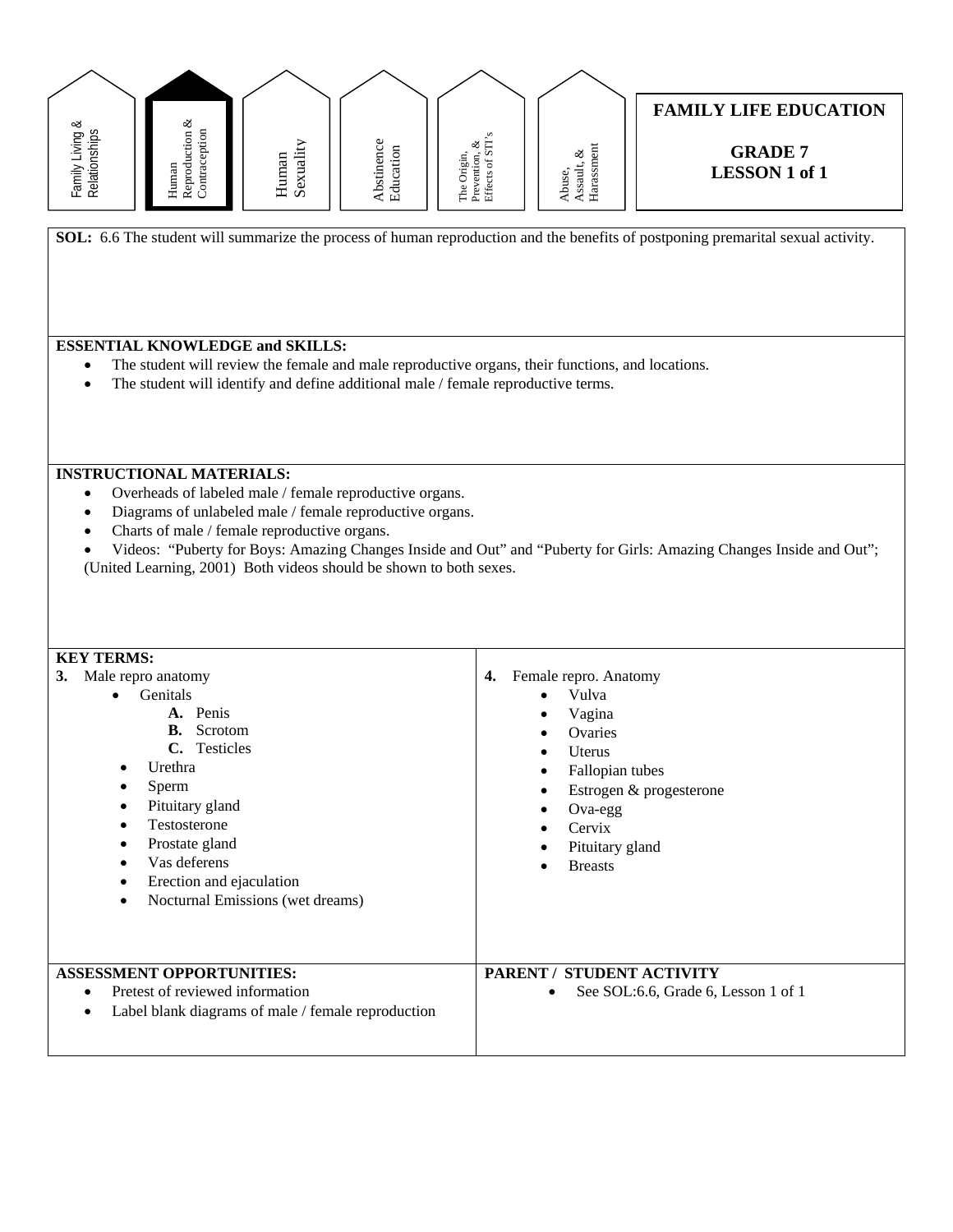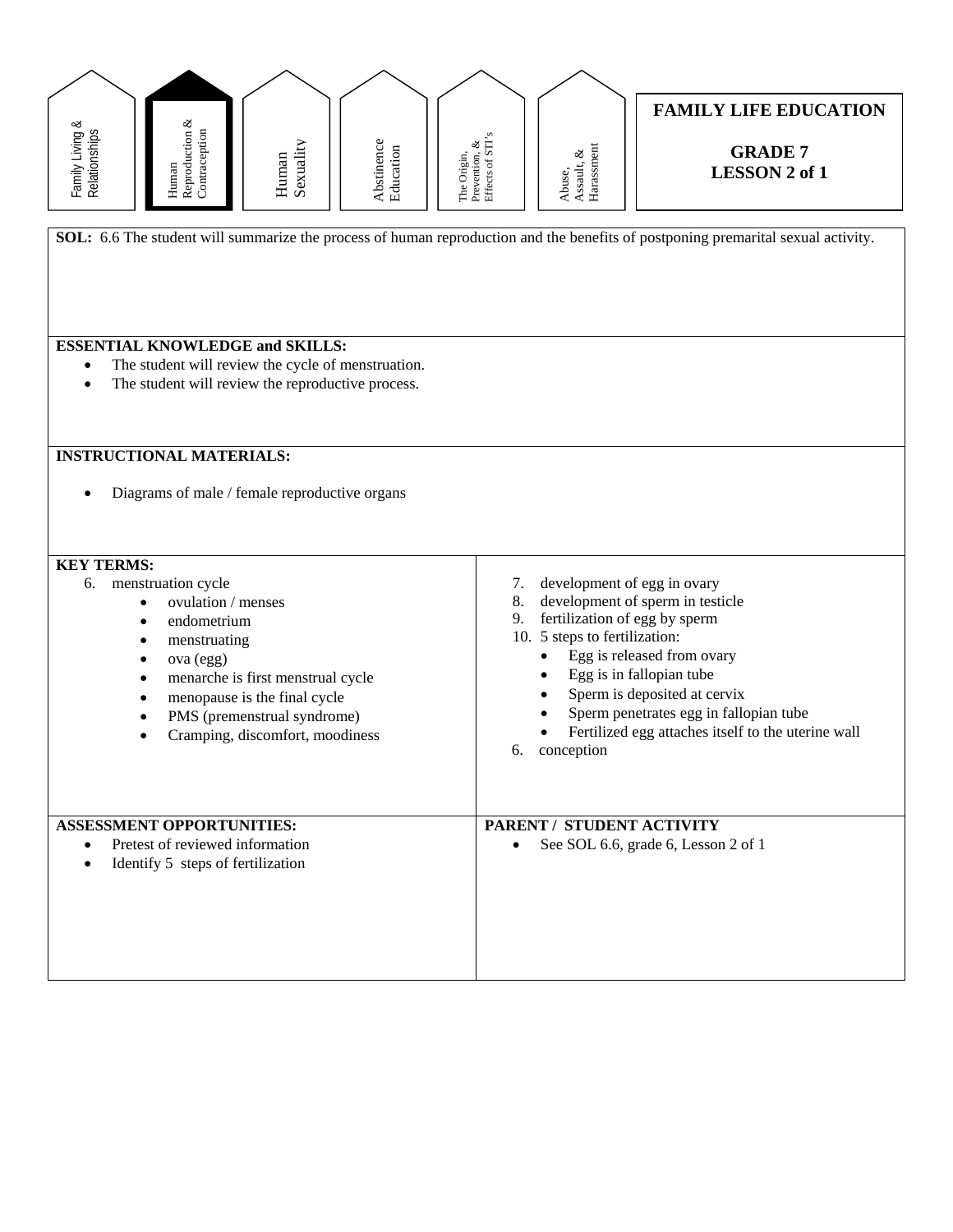| Family Living &<br>Relationships                                                                                                                                                                                                                                                                                                                                                                        | Reproduction &<br>Contraception<br>Human                                                                                                                                              | Sexuality<br>Human                                                                            | Abstinence<br>Education | The Origin,<br>Prevention, &<br>Effects of STI's | Assault, $\&$ Harassment<br>Abuse,                                      | <b>FAMILY LIFE EDUCATION</b><br><b>GRADE 7</b><br><b>LESSON 3</b>                                                                                                                                                                                                                                                                                                                                                                                                                               |
|---------------------------------------------------------------------------------------------------------------------------------------------------------------------------------------------------------------------------------------------------------------------------------------------------------------------------------------------------------------------------------------------------------|---------------------------------------------------------------------------------------------------------------------------------------------------------------------------------------|-----------------------------------------------------------------------------------------------|-------------------------|--------------------------------------------------|-------------------------------------------------------------------------|-------------------------------------------------------------------------------------------------------------------------------------------------------------------------------------------------------------------------------------------------------------------------------------------------------------------------------------------------------------------------------------------------------------------------------------------------------------------------------------------------|
| <b>SOL:</b> 7.8 The student will describe the signs and symptoms of pregnancy.<br><b>ESSENTIAL KNOWLEDGE and SKILLS:</b><br>The student will identify the physical and psychological changes of pregnancy.<br>The student will become aware of medical testing to ensure a healthy and successful pregnancy.<br>$\bullet$<br><b>INSTRUCTIONAL MATERIALS:</b><br>Discussion<br>$\bullet$<br>School nurse |                                                                                                                                                                                       |                                                                                               |                         |                                                  |                                                                         |                                                                                                                                                                                                                                                                                                                                                                                                                                                                                                 |
| <b>KEY TERMS:</b><br>1.                                                                                                                                                                                                                                                                                                                                                                                 | Overheads (Conception to Birth)<br>Signs of pregnancy<br>fatigue<br>$\bullet$<br>sensitivity in breasts<br>$\bullet$<br>mood swings<br>cravings<br>skin changes<br>frequent urination | cessation of menstrual cycle<br>nausea (morning sickness)<br>weight gain (change in appetite) |                         | 2.                                               | Medical testing<br>Urine test<br>Internal exam<br>or health department) | Contact medical physician<br>Arrange for proper prenatal care (private physician                                                                                                                                                                                                                                                                                                                                                                                                                |
| $\bullet$                                                                                                                                                                                                                                                                                                                                                                                               | <b>ASSESSMENT OPPORTUNITIES:</b><br>Discussion and class participation                                                                                                                |                                                                                               |                         |                                                  | PARENT / STUDENT ACTIVITY                                               | 2. Discussions w/ teen on how family dynamics would<br>change if teen got pregnant/fathered a child.<br>3. Discuss choices a pregnant teen must make. (parent<br>child, termination, adoption)<br>4. Discuss Virginia state law concerning fatherhood: "Any<br>male age 14 or older who father's a child in the state of<br>Virginia must pay child support for his child until the<br>child reaches age 18." (Cost is approx. \$40,000 to<br>\$60,000 to raise a child, not including college) |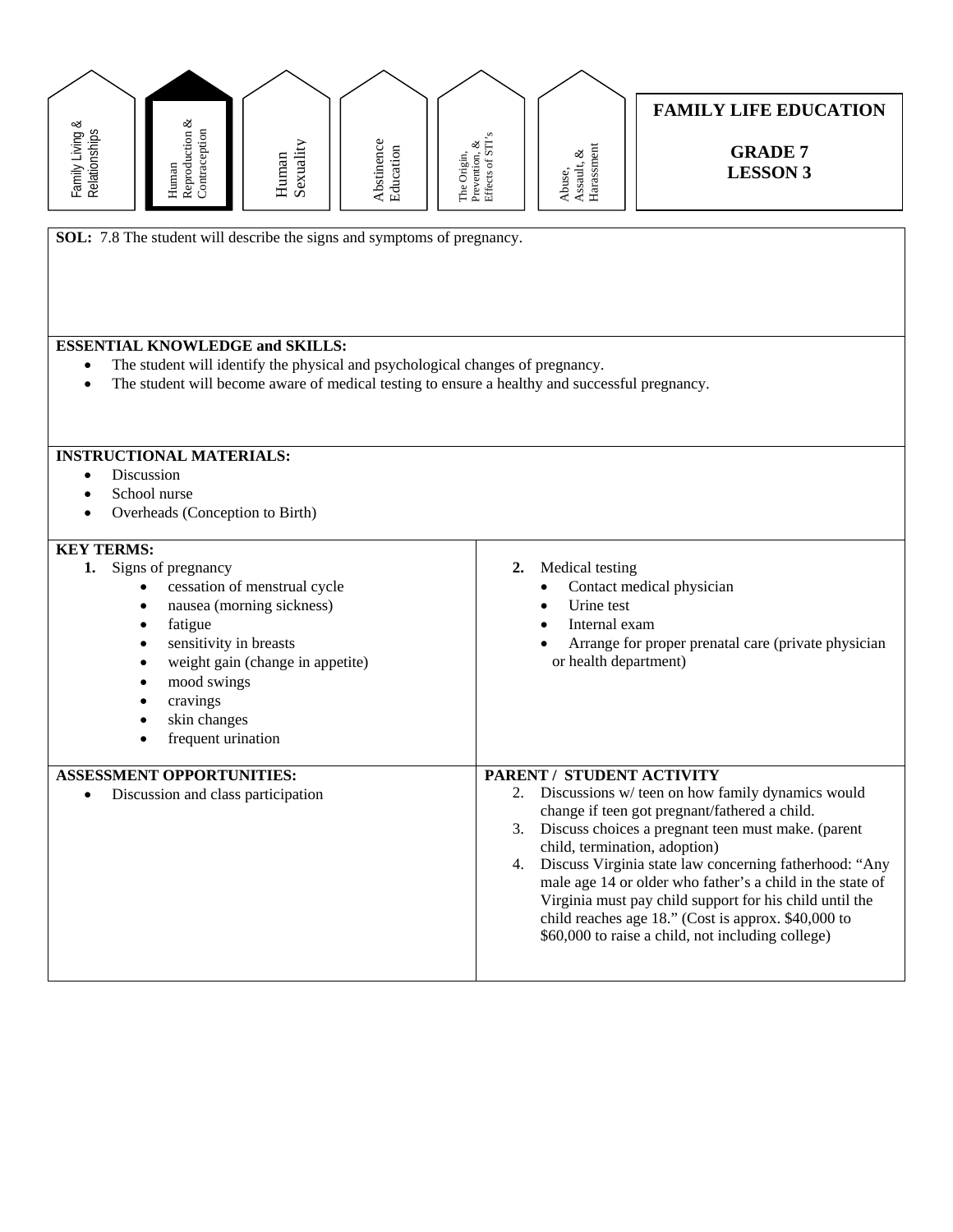

**SOL:** 7.2 The student will recognize the physical development of his/her sex characteristics and how they affect emotional and social growth.

#### **ESSENTIAL KNOWLEDGE and SKILLS:**

- The student will review materials from SOL 6.1**.**
- The student will learn additional growth changes that occur during puberty.
- The student will understand how the physical development affects emotional and social growth.
- The student will review materials from 6.2 and 6.3.

#### **INSTRUCTIONAL MATERIALS:**

- **Overheads**
- Discussion of immaturity vs. maturity factors due to physical and emotional changes in genders.

#### **KEY TERMS:**

- Male
- A. Facial hair/beard
- B. Spontaneous erection
- C. Shoulders broaden
- D. Muscles develop
- E. Possible breast enlargement
- F. Hairline recession begins
- Female
- A. Hips widen
- B. Waistline narrows
	- C. Permanent teeth all in
	- D. Female hormones estrogen and progesterone

• Masturbation (self-stimulation of

sexual organs) • Orgasm • Climax

G. Permanent teeth all in H. Male hormone-testosterone I. Voice change **ASSESSMENT OPPORTUNITIES:**  List all physical changes that occur. List emotional changes that occur. **PARENT / STUDENT ACTIVITY**  • Discuss physical changes occurring during puberty and emotions that can occur. • Have a parent list 5 physical changes that they remember from growing up.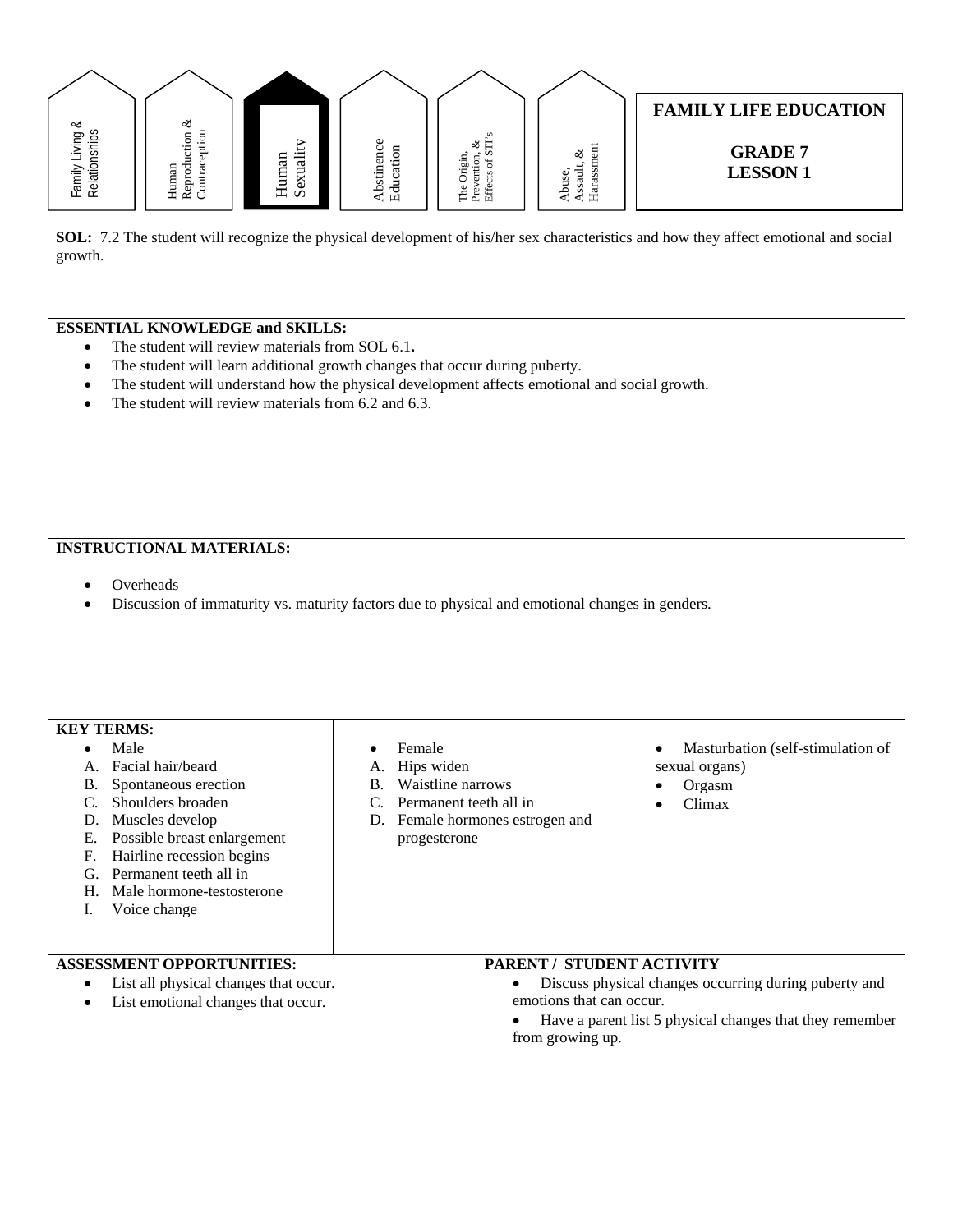

**SOL:** 7.5 The student will identify messages in society related to sexuality.

# **ESSENTIAL KNOWLEDGE and SKILLS:**

- The student will evaluate messages in society related to sexuality.
- The student will learn methods of controlling media's sexual messages.

#### **INSTRUCTIONAL MATERIALS:**

- Magazine ads
- Taped commercials
- Role play
- DVD "Straight Talk About Sex, Gender, and Media", (MarshMedia, 2004)

#### **KEY TERMS:**

- Identify the message-what is real vs. what is accepted in society.
- Controlling media's influence
	- A. The critical viewer/listener will be able to control the implicit messages
	- B. Identify the message
	- C. Ignore or eliminate those that in his/her judgment are negative
	- D. Change channels
	- E. Close the magazine or leave the theater

**ASSESSMENT OPPORTUNITIES:**  • Give out advertisement ads and have students decipher message. **PARENT / STUDENT ACTIVITY**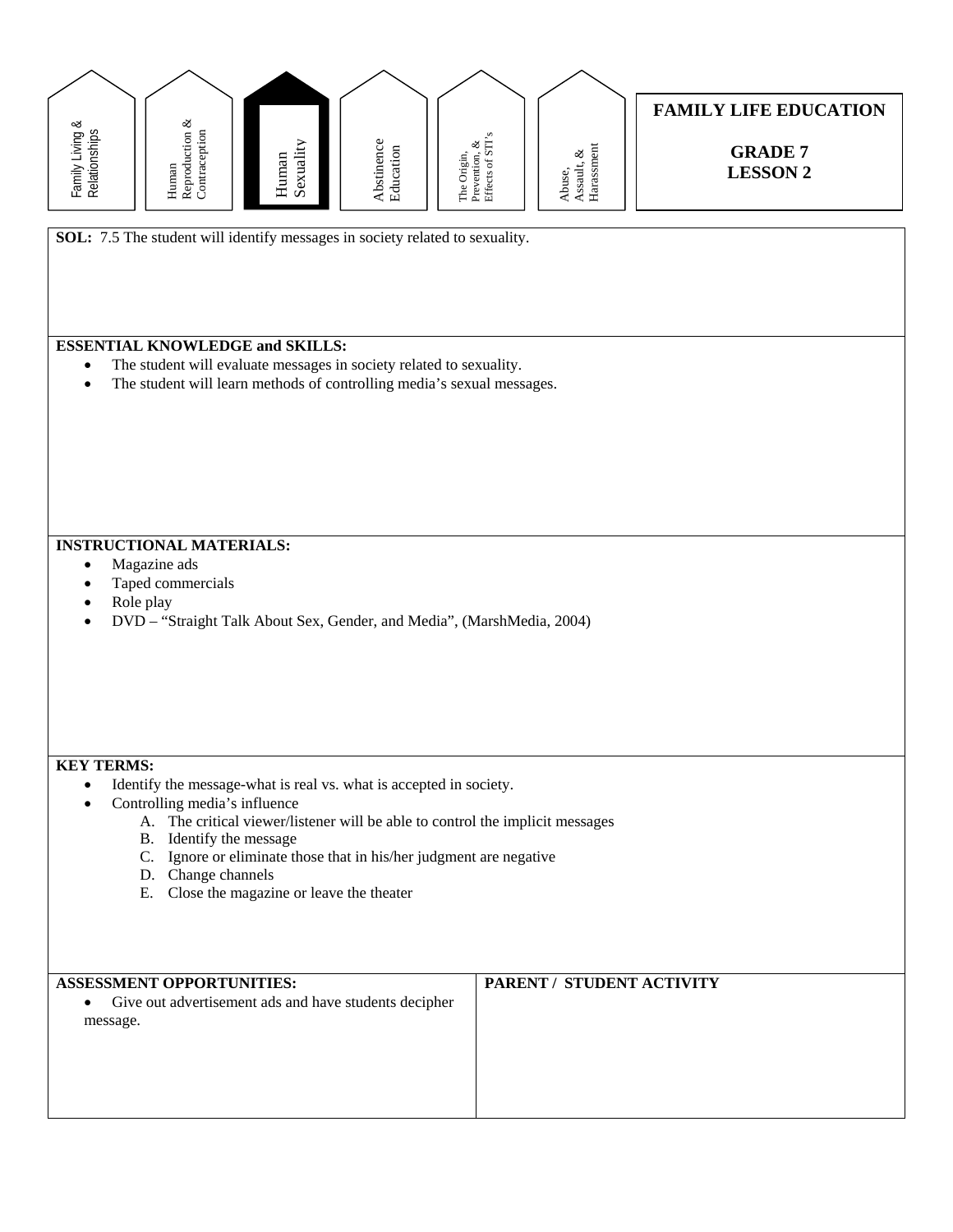

SOL:7.4 The student will recognize that sexual behaviors are conscious decisions; that it is important to say "no" to premarital and inappropriate sexual relationships; and that appropriate relationships are based on mutual respect, trust, and caring.

#### ESSENTIAL KNOWLEDGE and SKILLS:

- The student will be able to identify the difference between sexual feelings, and sexual desires.
- The student will be able to recognize that sexual feelings and desires are normal and to be expected.
- The student will be able to understand the difference between a need and a want (which is a desire) in a relationship.
- The student will be able to identify positive/assertive communication techniques to use when saying "no".
- The student will be able to develop and practice refusal skills when presented with sexual advances.
- The student will be able to identify detrimental effects of teenage pregnancy, STI's, and the benefits of abstinence. (review from 6.6)

# INSTRUCTIONAL MATERIALS:

- Role play
- Multi-media: power point, overhead, DVD/Video
- News media
- Guest speakers
- Health text books
- Practice responses to "pressure to have sex" lines.

#### KEY TERMS:

- Communication skills (Assertive, passive, or aggressive)
- Conflict resolution
- Teenage pregnancy
- STI's
- Sexual activity
- **Abstinence**
- Sexual feelings
- Sexual desires
- Need verses want
	- o Need: a must do; a change in behavior that must be achieved to satisfy either your own or someone else's requirements.
	- o Want: a desire; a recognition by you that some change in behavior or attitude must be achieved in order to satisfy your own inner wants.
- Advantages of Abstinence:
	- o Be in control of your life
	- o Experience fuller communication with those you care deeply about
	- o Focus energy on establishing and realizing life goals
	- o Develop respect for self
	- o Have a greater trust in marriage
	- o Develop an unselfish sensitivity
	- o Enjoy being a teenager

#### **ASSESSMENT OPPORTUNITIES:**  • Notebook check / journal entries • Class participation / teacher discussion / lecture Written test PARENT / STUDENT ACTIVITY • Discuss the advantages of abstinence. • Discuss the detrimental effects of teenage pregnancy.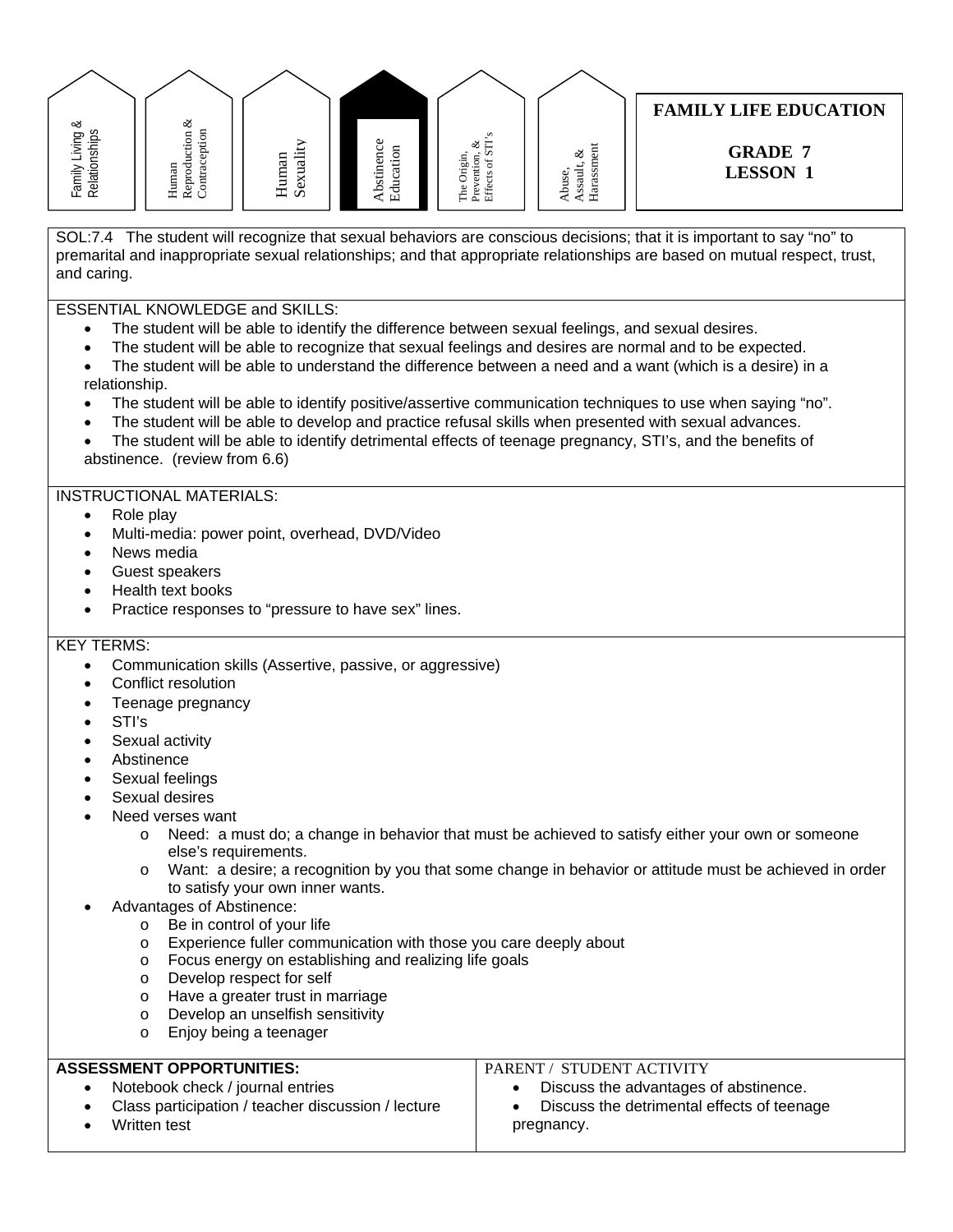| Vocabulary test<br>$\bullet$<br>• Group Discussion/role play/debate |  |
|---------------------------------------------------------------------|--|
|                                                                     |  |
|                                                                     |  |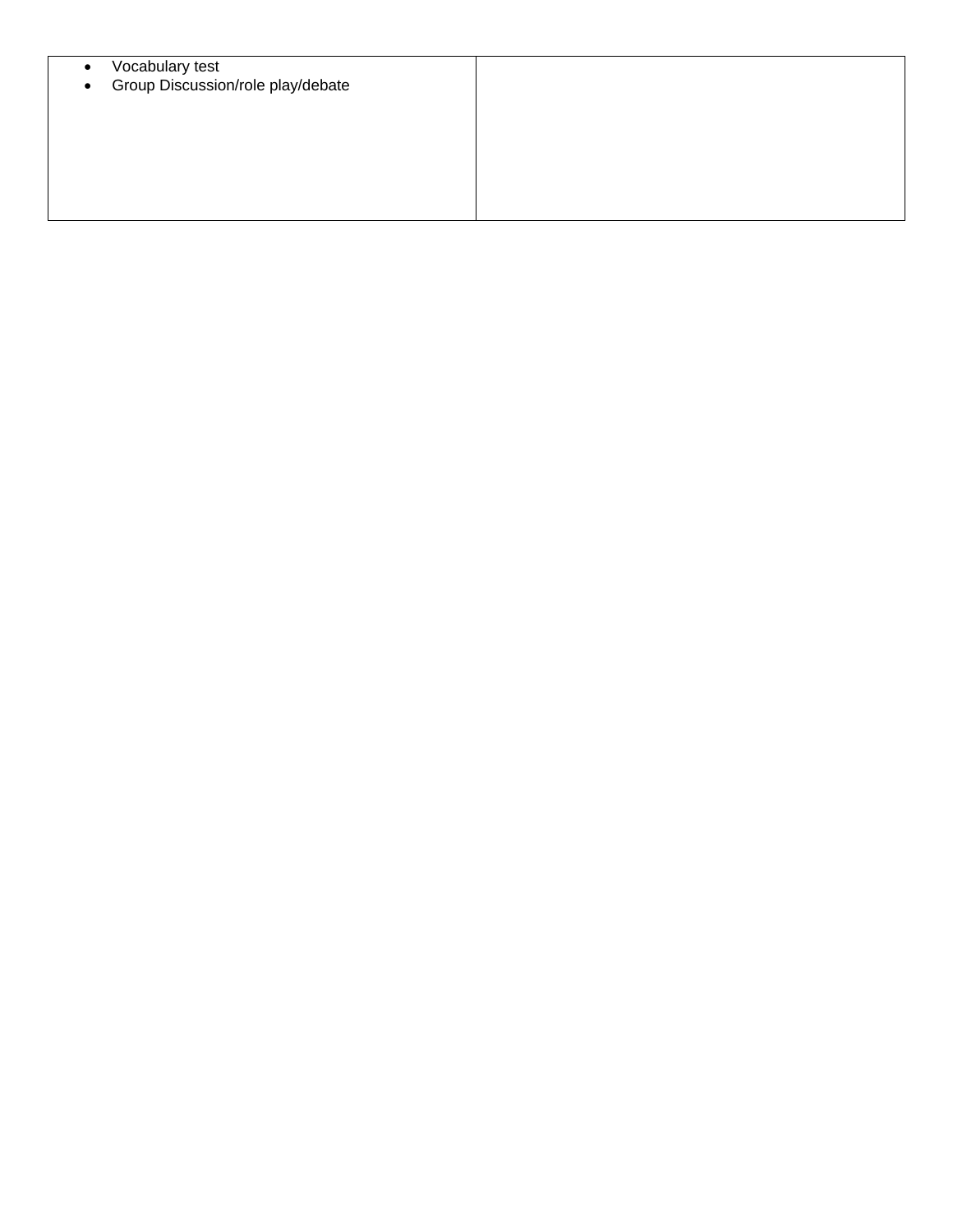

- STI's
- HIV
- AIDS
- PID
- Cervical Cancer
- **Abstinence**
- Positive reasons for abstinence

#### **ASSESSMENT OPPORTUNITIES: Participation** • Class discussion • Notebook check • Vocabulary quiz **Brainstorming** • Role Play • Group Debate – Pro's and con's of "having" vs. "not having" sex. **PARENT / STUDENT ACTIVITY**  • Discuss the consequences of pre-marital sex with parents. • Have the student and parent develop a chart comparing the differences between the reputations of sexually active kids today with kids from when their parents were growing up. • Discuss the "facts" parents had about STI's while growing up as compared to the facts the student has today. (VD vrs. STD vrs. STI))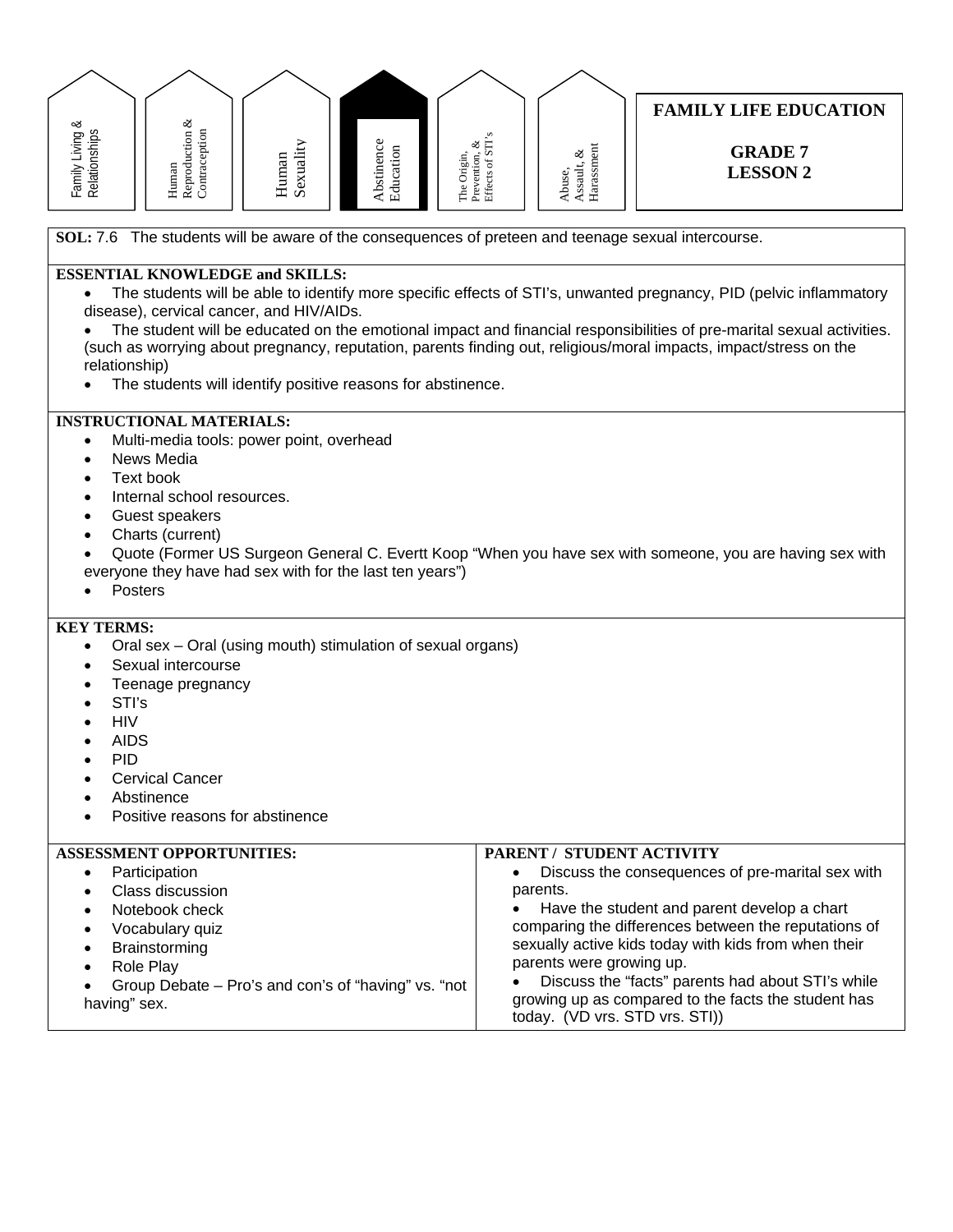

**SOL: 7.7** The student will list the adverse consequence of a pregnancy in early adolescence, as well as the positive benefits of postponing pregnancy until marriage.

## **ESSENTIAL KNOWLEDGE and SKILLS:**

- The student will be able to list the adverse consequences of pregnancy before marriage. (emotional, social, economic)
- The student will be able to list positive benefits of postponing pregnancy until marriage.
- The student will be able to identify the effects of teen pregnancy on life-long goals.

## **INSTRUCTIONAL MATERIALS:**

- Guest speakers
- **Charts**
- Power points
- **Pamphlets**
- Current statistics

- Consequences of pregnancy in early adolescence
	- o Physical effects on teen body (premature labor, prolonged labor, ectopic pregnancies (tubal pregnancy)
	- o Physical effects on baby (prematurity, low birth weight, infant mortality, FAS "fetal alcohol syndrome")
	- o Reputation
	- o Change of life-long goals
	- o Lack of proper parenting skills and child care demands
	- o Change of social life/status
	- o Financial burden/job responsibility
- Effects on teen fathers
	- o Emotional trauma
	- o Marry prematurely
	- o Low self-esteem
	- o Poor academic skills (early drop out)
	- o Burden of financial assistance to child
	- o Higher risk of abuse towards mother and baby
- Advantages of Abstinence:
	- o Be in control of your life
	- o Experience fuller communication with those you care deeply about
	- o Focus energy on establishing and realizing life goals
	- o Develop respect for self
	- o Have a greater trust in marriage
	- o Develop an unselfish sensitivity
	- o Enjoy being a teenager
	- o Achieve religious / moral beliefs

| <b>ASSESSMENT OPPORTUNITIES:</b>                      | PARENT / STUDENT ACTIVITY                           |
|-------------------------------------------------------|-----------------------------------------------------|
| Classroom discussion                                  | Discuss the adjustments and sacrifices that have to |
| Journal entries / notebook                            | be made with school aged pregnancies.               |
| Develop a list of benefits of postponing sexual       | Have parent and student discuss the lifelong goals  |
| activity (student developed poster)                   | of the student and how premarital pregnancy would   |
| List three risks for teen premarital sexual activity. | effect these goals. How would it affect the new     |
| Test / Quiz                                           | "grandparents".                                     |
| Role play                                             | How would the student's parent's life path have     |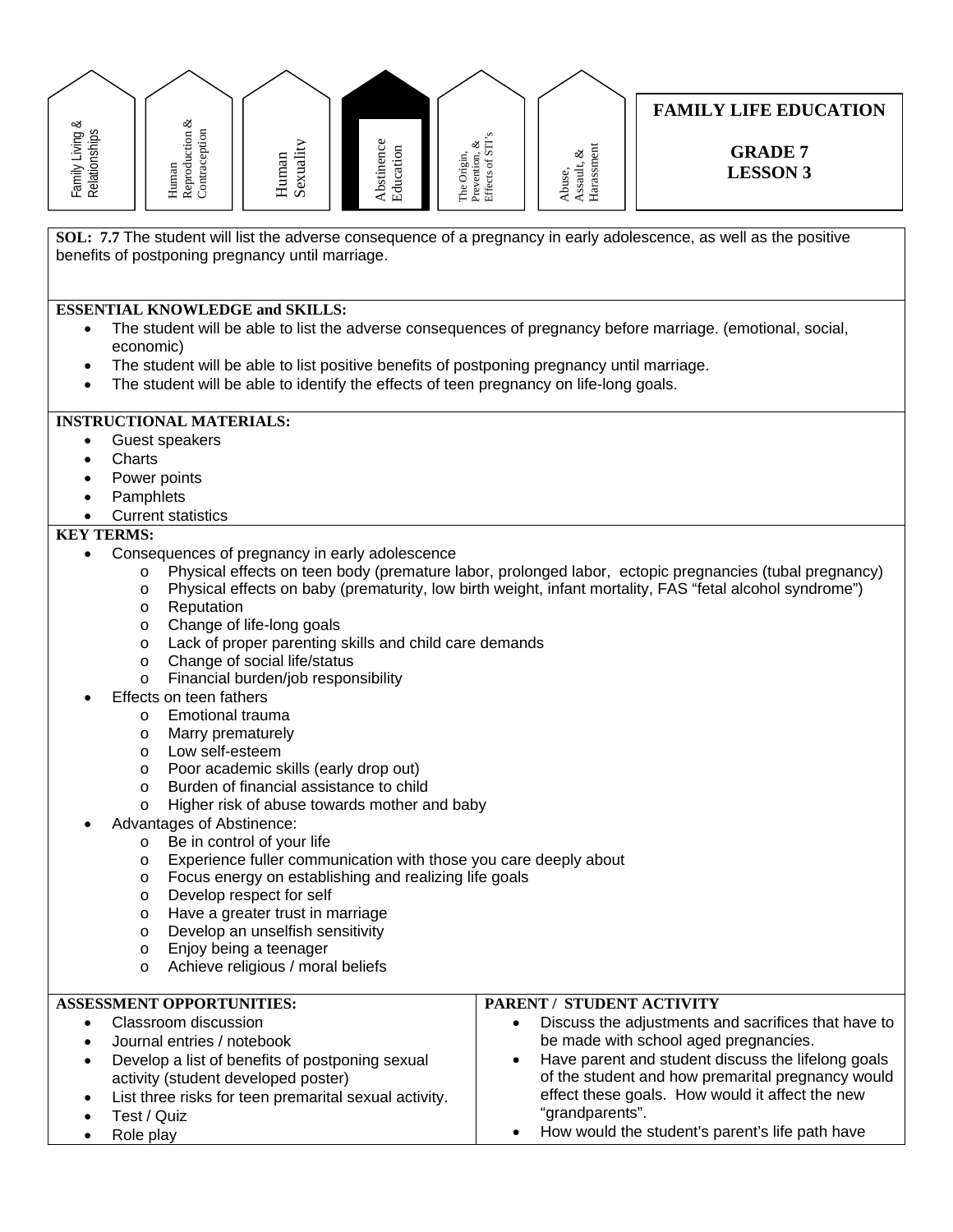|  | Telling a parent about a pregnancy<br>Showing reactions about reputation | changed if they would have had a child before<br>marriage. |
|--|--------------------------------------------------------------------------|------------------------------------------------------------|
|--|--------------------------------------------------------------------------|------------------------------------------------------------|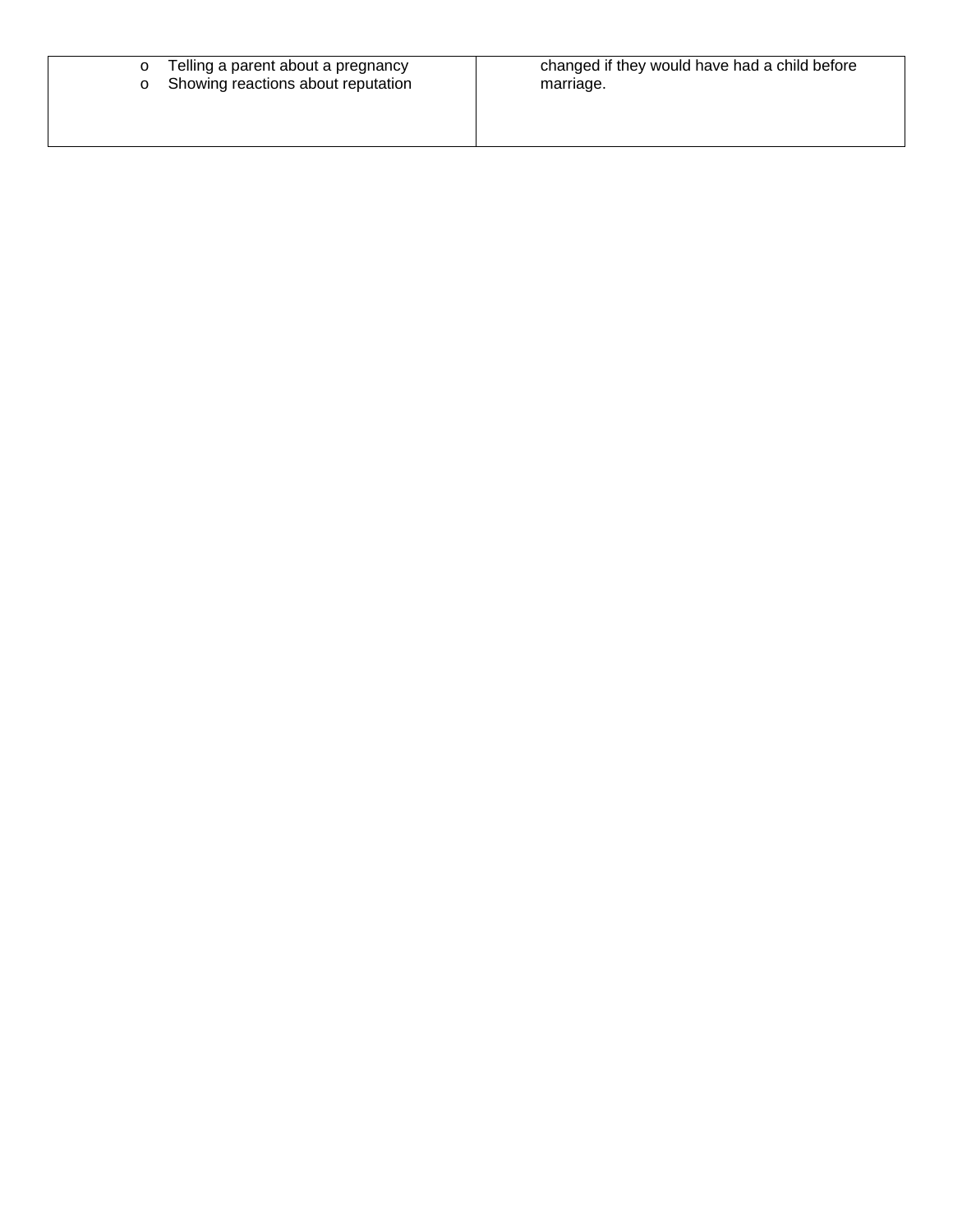

# **SOL: 7.11 (to be repeated in 8<sup>th</sup> grade)**

The student will identify causes, symptoms, treatment, prevention, and transmission of sexually transmitted infections, including AIDS.

## **ESSENTIAL KNOWLEDGE and SKILLS:**

• The student will be able to identify the causes, symptoms, etiology, treatments, transmissions and diagnoses of STI's (including - syphilis, gonorrhea, chlamydia, genital herpes, genital warts, crabs/pubic lice, and AIDS)

- The student will be able to identify high risk activities in the transmission of STI's, including HIV / AIDS.
- The student will be able to identify community resources for testing and treatment of STI's / AIDS

#### **INSTRUCTIONAL MATERIALS:**

- Visual examples( $7<sup>th</sup>$  and  $8<sup>th</sup>$  grade: photos may be shown)
- Health department
- School nurse
- Mary Washington Hospital
- CDC website
- Mary Washington Hospital Speakers Bureau
- Community resource book
- School counselor
- School social worker

#### **KEY TERMS:**

- STI's / AIDS ( including syphilis, gonorrhea, chlamydia, genital herpes, genital warts, crabs/pubic lice)
	- o Causes
	- o Symptoms
	- o Etiology
	- o Treatment
	- o Prevention
	- o Transmission
	- o Diagnosis
	- High risk behaviors
		- o Types of sex (oral and vaginal)
- **Chancre**
- Antibiotic
- Treatable vrs. Curable
- Symptomatic vrs. Asymptomatic

• Community resources (private physician, health department, family planning clinics, Mary Washington Hospital)

#### **ASSESSMENT OPPORTUNITIES:**

- Written report a specific type of STI
- Presentation a specific type of STI
- Test / quiz
- Notebook/journal

## **PARENT / STUDENT ACTIVITY**

- Parent night prior to FLE class.
- Discuss what the parent would do if their child contracted an STI.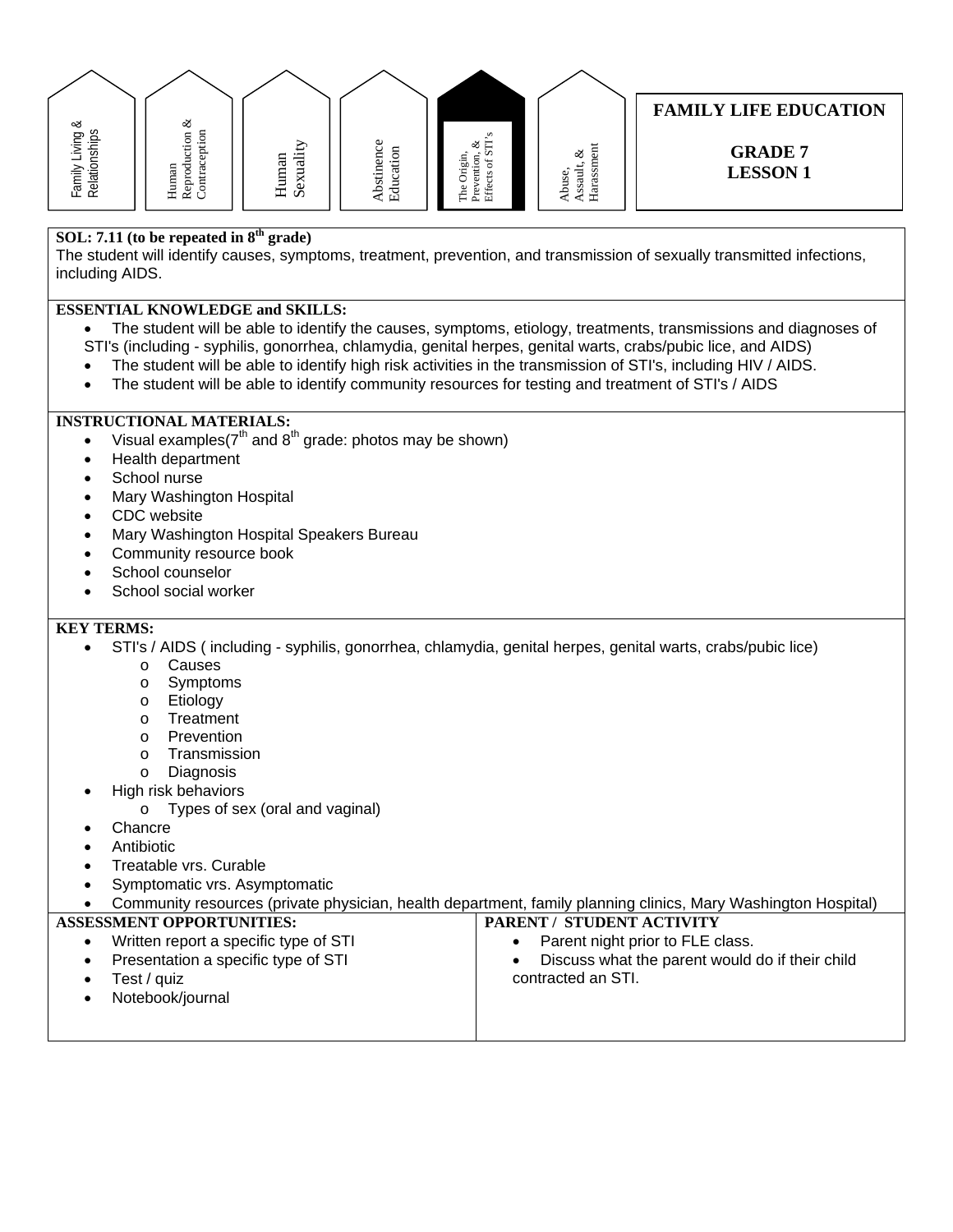

**SOL: 7.6** The student will be aware of the consequences of preteen and teenage sexual intercourse.

## **ESSENTIAL KNOWLEDGE and SKILLS:**

- The student will review factual information on STI's ( HIV / AIDS, gonorrhea, crabs / pubic lice, chlamydia, herpes, genital warts, syphilis, PID, cervical cancer)…*see 6.4 and 6.5*
- The student will be able to describe the long term effects of STI's if left untreated.
- The student will be able to describe the emotional consequences of contracting an STI's (reputation, guilt, anxiety).
- The student will be able to describe the financial impacts of contracting an STI.
- The student will be able to recognize that choosing abstinence allows for freedom from the consequences associated with premarital sex.

#### **INSTRUCTIONAL MATERIALS:**

- Health department
- **Pamphlets**
- **Speakers**
- Red Cross
- Mary Washington Hospital
- School nurse
- **Textbook**
- CDC website

## **KEY TERMS:**

• STI's - ( HIV / AIDS, gonorrhea, crabs / pubic lice, chlamydia, herpes, genital warts, syphilis, PID, cervical cancer)

- Symptomatic vrs. Asymptomatic
- Treatable vrs. Curable
- Viral vrs. bacterial
- HIV
- AIDS
- Emotional consequences of contracting an STI
	- o reputation
	- o guilt
	- o anxiety
	- Cost of an STI
		- o Cost of medications
		- o Cost of doctor visits
		- o Loss of work (in some cases)

#### **ASSESSMENT OPPORTUNITIES:**  • Test / quiz • Notebook / journal Student developed poster • Research paper on a specific STI • Poster on one of the *essential knowledge* topics from above. **PARENT / STUDENT ACTIVITY**  • Parent night prior to FLE class • Have the student "quiz" their parent or guardian on basic facts and long term repercussions of STI's.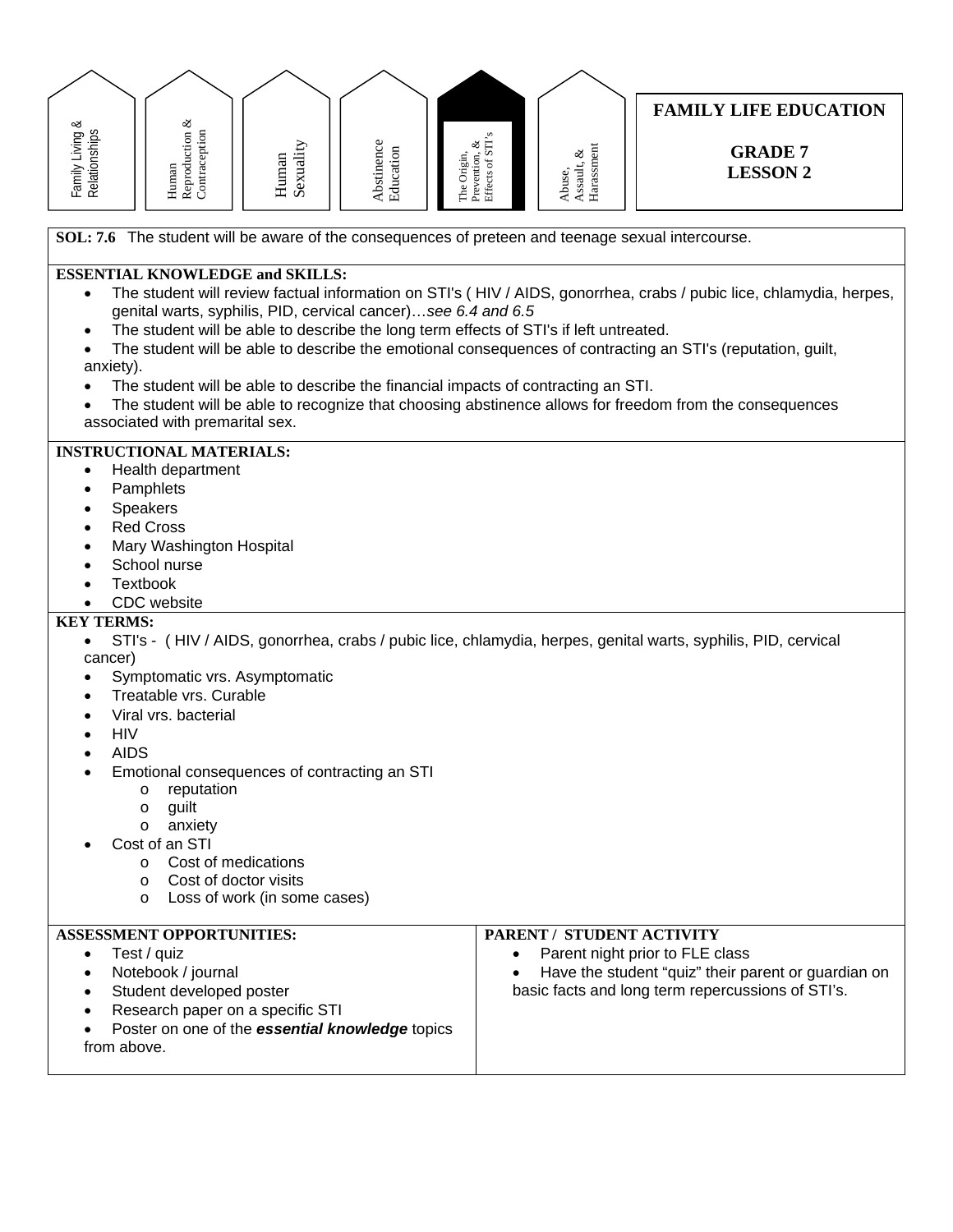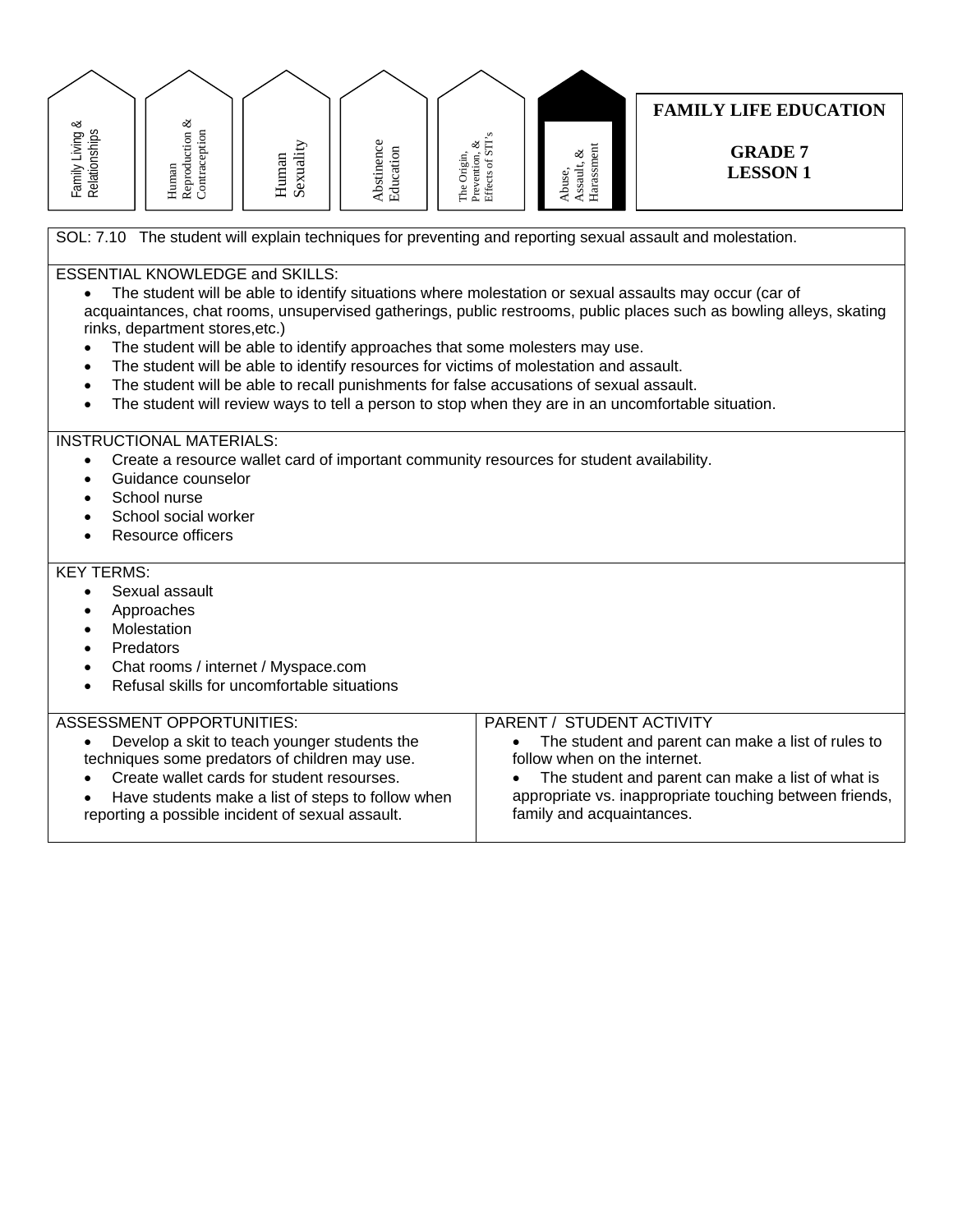| ಂಶ               |                     |                      |                                                                              |                              |                                      | <b>FAMILY LIFE EDUCATION</b>     |
|------------------|---------------------|----------------------|------------------------------------------------------------------------------|------------------------------|--------------------------------------|----------------------------------|
| <b>Rela</b><br>ਛ | ళ<br>ά<br>ĘЕ<br>ΞĂŨ | an<br>ಸ<br>Hum<br>Se | d.<br>片<br>u<br>−<br>đ.<br>ᠷ<br>$\overline{\phantom{a}}$<br>s<br>급<br>٩<br>凹 | $\sim$<br>ళ<br>⊢<br>È<br>ட்ட | ⋍<br>ళ<br>Ē<br>₩<br>≃<br>ದ<br>ದ<br>ਾ | <b>GRADE 8</b><br><b>LESSON1</b> |

**SOL: 8.5** The student will recognize the nature of dating during adolescence.

# **ESSENTIAL KNOWLEDGE and SKILLS:**

- The student will know that all people need to belong, need to be loved, and show affection.
- The student will understand the difference between love, desire, and infatuation.
- The student will understand that different relationships develop emotional and mental growth.

# **INSTRUCTIONAL MATERIALS:**

- Health textbook
- Power point
- News media
- Guest speakers

- Infatuation
- Affection
- Relationships
- Physical
- **Emotional**
- Dating
- **Desires**
- Love

| <b>ASSESSMENT OPPORTUNITIES:</b>                      | <b>PARENT / STUDENT ACTIVITY</b> |
|-------------------------------------------------------|----------------------------------|
| Active participation in class discussion<br>$\bullet$ |                                  |
| Notebook checks                                       |                                  |
| Vocabulary quiz                                       |                                  |
|                                                       |                                  |
|                                                       |                                  |
|                                                       |                                  |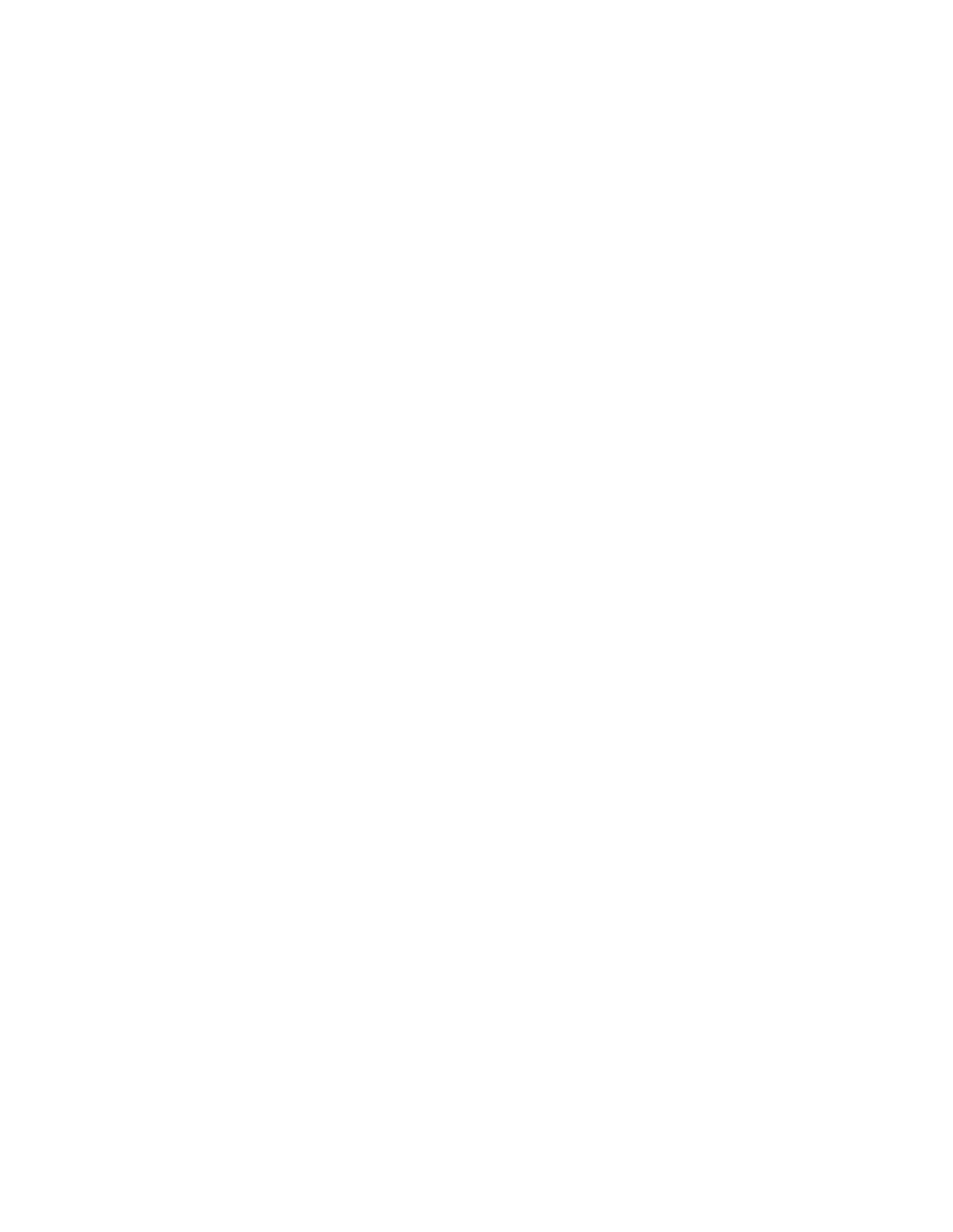| Family Living &<br>Relationships                                                                                                                                                                                                                                                                                                                                                                                                                                                                                                                       | ${\bf Reproduction\,\,} \&\\ {\bf Contraception}$<br>Human                                                                                                             | Sexuality<br>Human | Abstinence<br>Education | The Origin,<br>Prevention, &<br>Effects of STI' | $\begin{array}{l} \text{Assault,} \ \& \\ \text{Haussianent} \end{array}$<br>Abuse, | <b>FAMILY LIFE EDUCATION</b><br><b>GRADE 8</b><br><b>LESSON 2</b>                                 |
|--------------------------------------------------------------------------------------------------------------------------------------------------------------------------------------------------------------------------------------------------------------------------------------------------------------------------------------------------------------------------------------------------------------------------------------------------------------------------------------------------------------------------------------------------------|------------------------------------------------------------------------------------------------------------------------------------------------------------------------|--------------------|-------------------------|-------------------------------------------------|-------------------------------------------------------------------------------------|---------------------------------------------------------------------------------------------------|
|                                                                                                                                                                                                                                                                                                                                                                                                                                                                                                                                                        | SOL: 8:10 The student will analyze the issues related to teenage pregnancy.                                                                                            |                    |                         |                                                 |                                                                                     |                                                                                                   |
| <b>ESSENTIAL KNOWLEDGE and SKILLS:</b><br>The student will be able to identify how teenage pregnancy will affect and impact their life, which includes:<br>1.<br>physical changes<br>2. social changes<br>emotional impacts<br>3.<br>legal aspects<br>4.<br>financial responsibilities<br>5.<br>educational - drop out rate among teenagers<br>6.<br>nutritional needs of mother and baby<br>7.<br>changes that will occur for teen mother and father's families<br>8.<br>The student will understand the role and responsibility of a teenage father. |                                                                                                                                                                        |                    |                         |                                                 |                                                                                     |                                                                                                   |
|                                                                                                                                                                                                                                                                                                                                                                                                                                                                                                                                                        | <b>INSTRUCTIONAL MATERIALS:</b><br>Guest speaker (internal school resources)<br>Power point<br>News media<br>Health publications<br>Guest speakers (outside of school) |                    |                         |                                                 |                                                                                     |                                                                                                   |
| <b>KEY TERMS:</b><br>Physical<br>Emotional<br>Legal<br>Social<br>Financial<br>Role changes<br>Adverse                                                                                                                                                                                                                                                                                                                                                                                                                                                  |                                                                                                                                                                        |                    |                         |                                                 |                                                                                     |                                                                                                   |
| $\bullet$                                                                                                                                                                                                                                                                                                                                                                                                                                                                                                                                              | <b>ASSESSMENT OPPORTUNITIES:</b><br>Vocabulary quiz<br>Active participation in class discussion<br>Notebook checks<br>Role play                                        |                    |                         | $\bullet$                                       | <b>PARENT / STUDENT ACTIVITY</b>                                                    | The student and parent will discuss the VA state<br>law concerning teenage fathers. (see SOL 7.8) |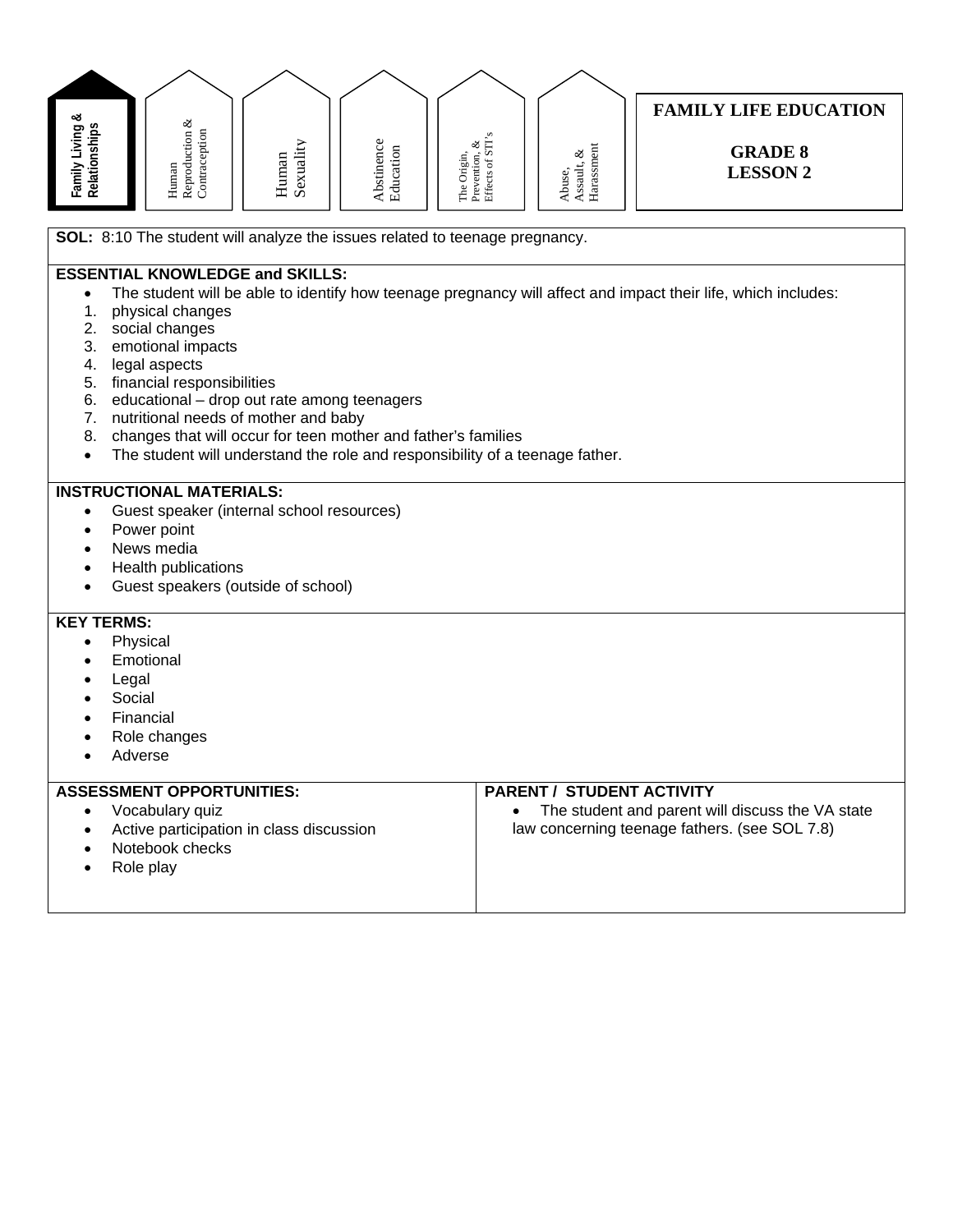

**ESSENTIAL KNOWLEDGE and SKILLS:**  • The student will review the female and male reproductive organs, their functions, and locations.

**SOL:** 6.6 The student will summarize the process of human reproduction and the benefits of postponing premarital sexual activity.

• The student will identify and define additional male / female reproductive terms.

# **INSTRUCTIONAL MATERIALS:**

- Overheads of labeled male / female reproductive organs.
- Diagrams of unlabeled male / female reproductive organs.
- Charts of male / female reproductive organs.

| <b>KEY TERMS:</b>                                                                                                                                                                                                                              |                                                                                                                                                                                                                                 |
|------------------------------------------------------------------------------------------------------------------------------------------------------------------------------------------------------------------------------------------------|---------------------------------------------------------------------------------------------------------------------------------------------------------------------------------------------------------------------------------|
| Male repro anatomy<br>5.<br>Genitals<br>A. Penis<br><b>B.</b> Scrotom<br>C. Testicles<br>Urethra<br>Sperm<br>Pituitary gland<br>Testosterone<br>Prostate gland<br>Vas deferens<br>Erection and ejaculation<br>Nocturnal emissions (wet dreams) | Female repro. Anatomy<br>6.<br>Vulva<br>$\bullet$<br>Vagina<br>Ovaries<br>Uterus<br>$\bullet$<br>Fallopian tubes<br>Estrogen & progesterone<br>Ova-egg<br>$\bullet$<br>Cervix<br>$\bullet$<br>Pituitary gland<br><b>Breasts</b> |
| <b>ASSESSMENT OPPORTUNITIES:</b><br>Pretest of reviewed information<br>$\bullet$<br>Label blank diagrams of male / female reproduction<br>$\bullet$<br>Trace the pathway of sperm<br>$\epsilon$                                                | PARENT / STUDENT ACTIVITY<br>See SOL: 6.6, Grade 6, Lesson 1 of 1                                                                                                                                                               |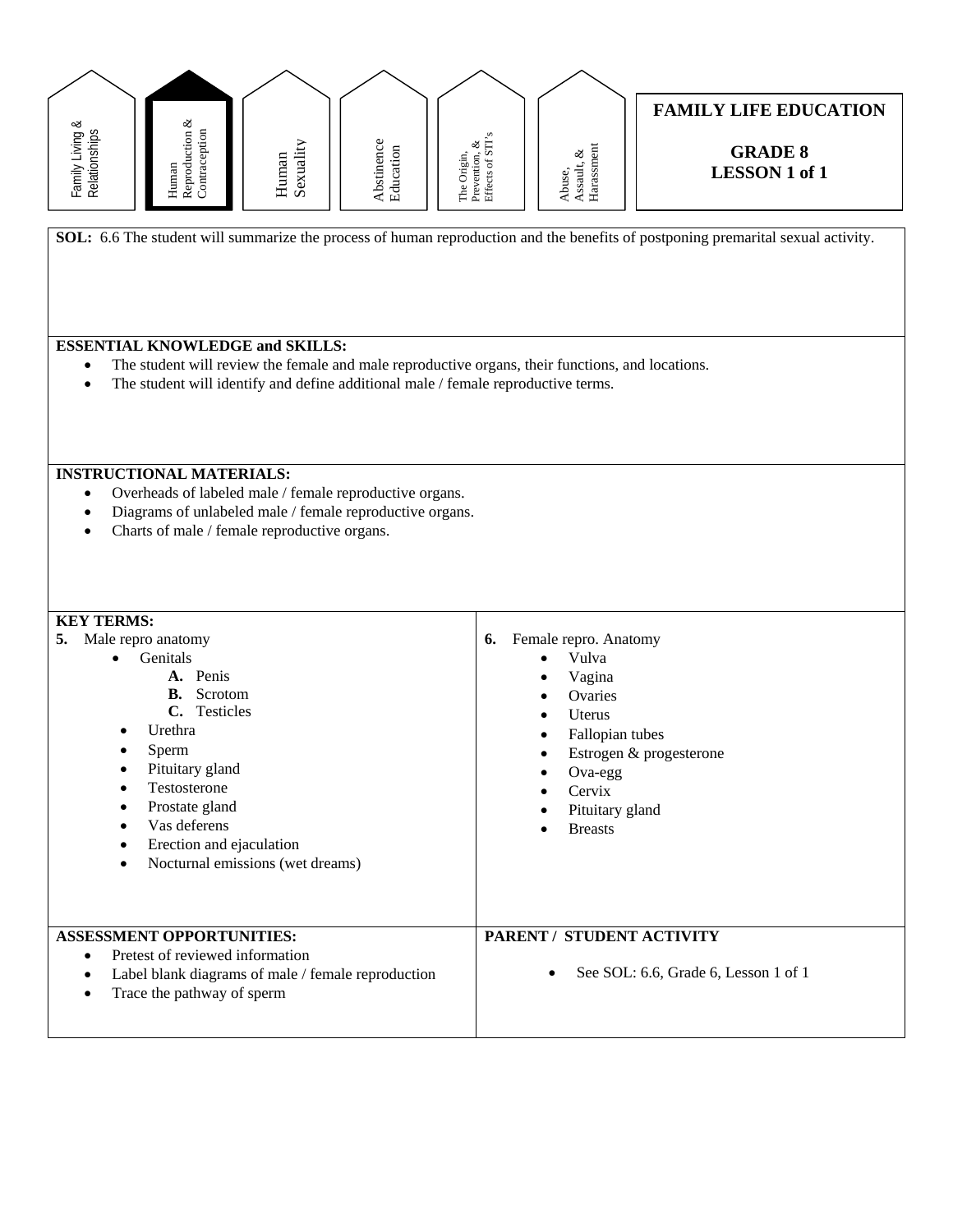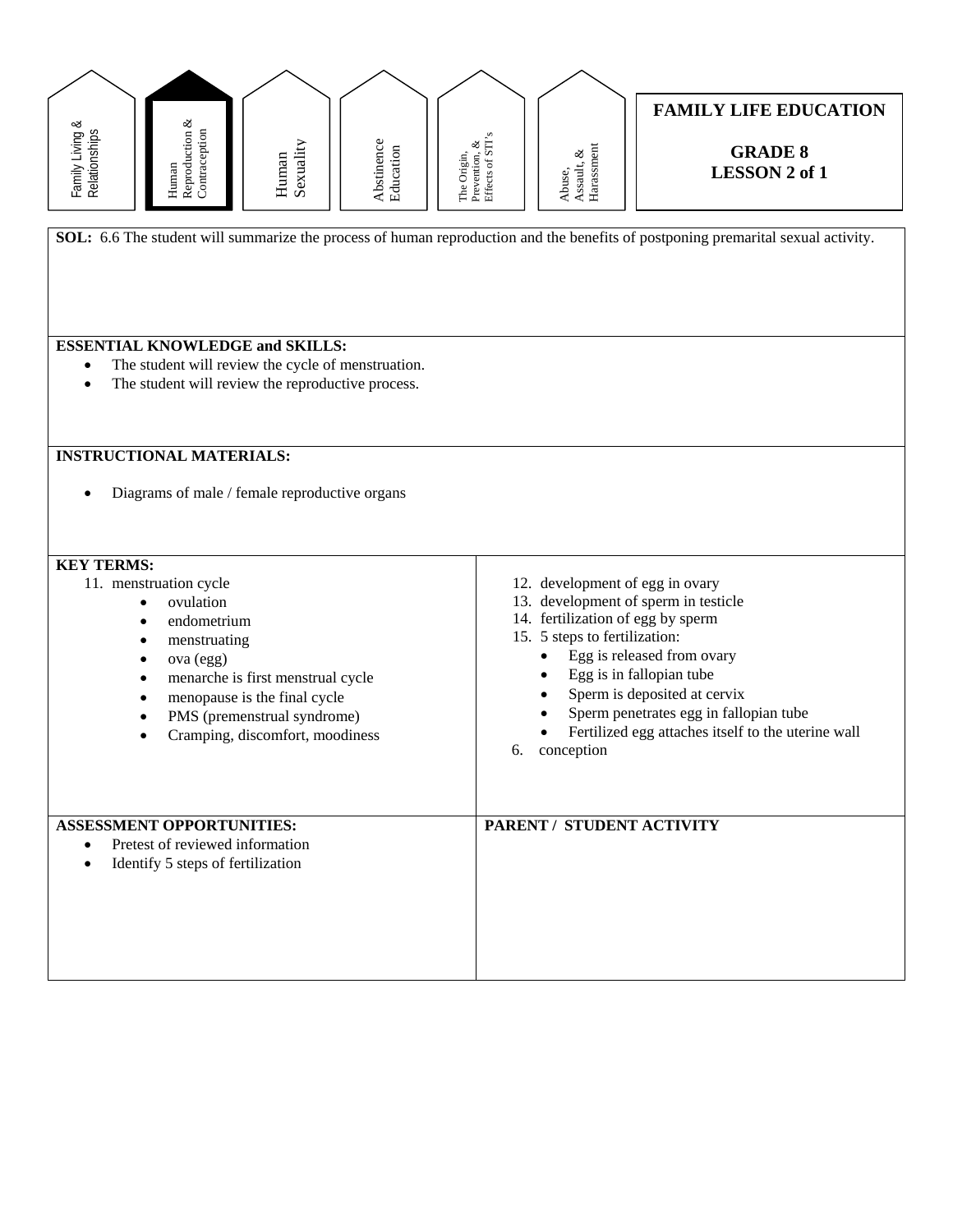

**SOL:** 8.11 The student will review the facts about pregnancy, prevention, and disease control.

# **ESSENTIAL KNOWLEDGE and SKILLS:**

• The student will understand that abstinence is the only guaranteed method of 100% effectiveness against pregnancy and STI's.

- The student will learn that barrier and hormonal methods are less than 100% effective against pregnancy and STI's.
- The student will be introduced to the different methods of contraception and their effectiveness of preventing disease and pregnancy.

#### **INSTRUCTIONAL MATERIALS:**

- **Discussion**
- Charts
- **Posters**

• Video – "Sex Smart for Teens: Birth Control" (Injoy Videos, 27 min.) **Exclude video part on "The Condom Hunter"**. This segment demonstrates the use of a condom on a cucumber.

#### **KEY TERMS:**

- Abstinence (100%)
- Effectiveness
- Contraception
- STI (Sexually Transmitted Infection)
- Barrier methods
	- A. Male and female condoms (88%)
	- B. Spermicides (foam) (79%)
	- C. Diaphragm (94%)
	- D. Cervical caps (93%)
	- E. Sponge (90%)
	- Hormonal Methods
	- A. Pill (99%)
	- B. Injections (99%)
	- C. Patch (99%)
	- D. Ring (99%)

#### **ASSESSMENT OPPORTUNITIES:**

• Written Assessment

- Surgical Methods
	- A. Tubal Ligation (99%)
	- B. Vasectomy (99%)
- Ineffective Methods
	- A. Withdrawl
	- B. Substitute Condoms (sandwich bags, balloons, etc.)
	- C. Douching
	- D. Urination after intercourse
	- E. Positioning
	- F. Using two condoms

## **PARENT / STUDENT ACTIVITY:**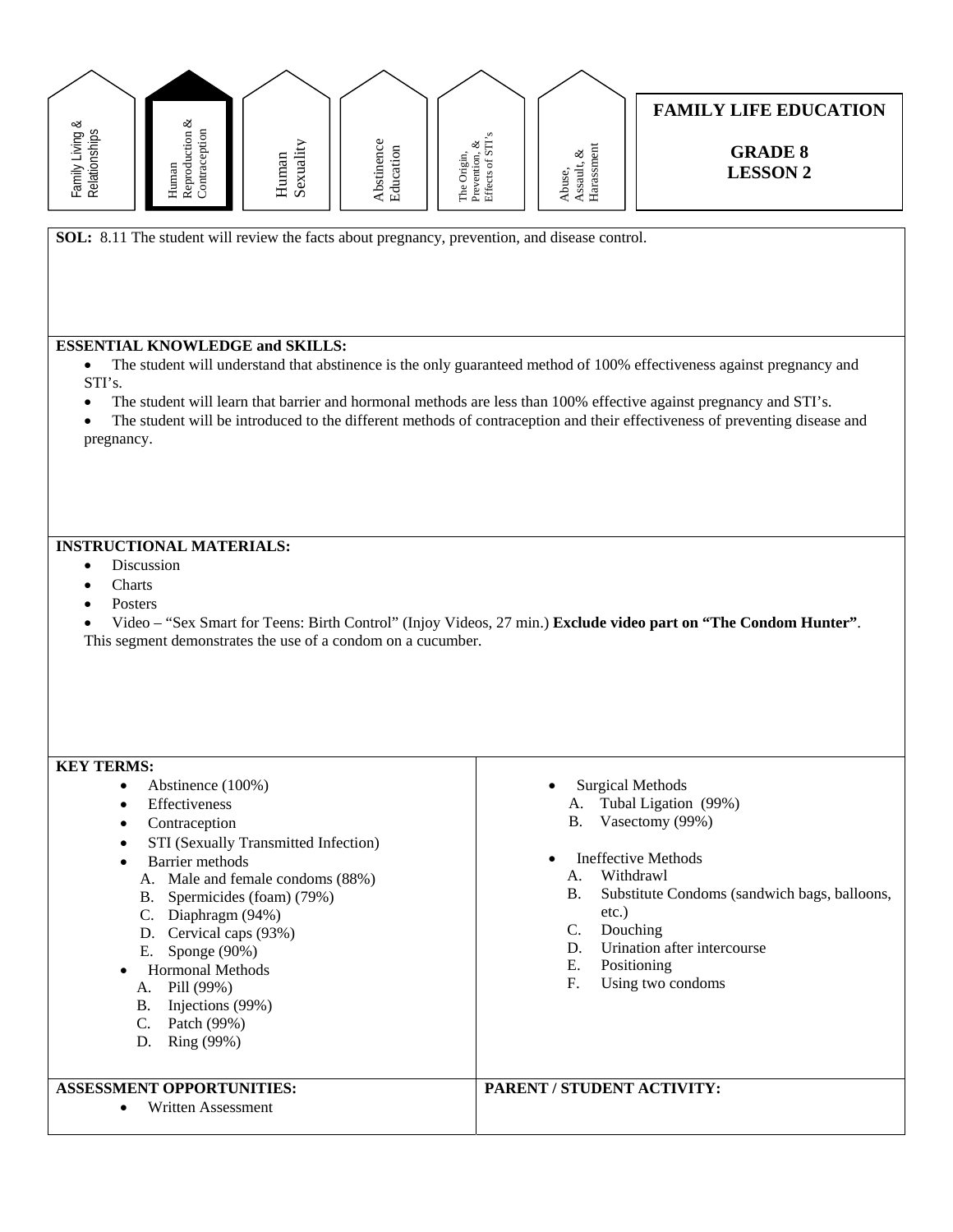

**SOL:** 8.1 The student will relate stages of human development to his or her own developmental level.

## **ESSENTIAL KNOWLEDGE and SKILLS:**

- The student will review human reproductive anatomy in "Human Sexuality" SOL: 6.1.
- The student will review the physical, emotional, and social changes in "Human Sexuality" SOL: 6.2.
- The student will understand that the physical, emotional, and social changes are normal and occur at different rates with each individual.
- The student will learn that self-acceptance is essential to personal development when becoming a teenager.

#### **INSTRUCTIONAL MATERIALS:**

- Human Sexuality SOL's 6.1 & 6.2
- **Overheads**
- Speaker-school nurse, college student, guidance counselor, Mary Washington's Speaker's Bureau

#### **KEY TERMS:**

- Self-acceptance
- Human sexuality
- See "Reproductive Anatomy and Puberty Changes" in SOL's: 6.1 & 6.2
- Define:
- A. Physical having to do with the body
- B. Social having to do with peers, friends, etc.
- C. Emotional having to do with how one feels
- D. Mental having to do with how one thinks

# **ASSESSMENT OPPORTUNITIES:**  • Pretest on physical changes & reproductive anatomy • Teacher generated worksheet (graphic organizer) **PARENT / STUDENT ACTIVITY**  Have student and / or parent take out a picture from  $6<sup>th</sup>$ , 7<sup>th</sup>, and 8<sup>th</sup> grade and compare the physical, emotional, and social changes that have occurred.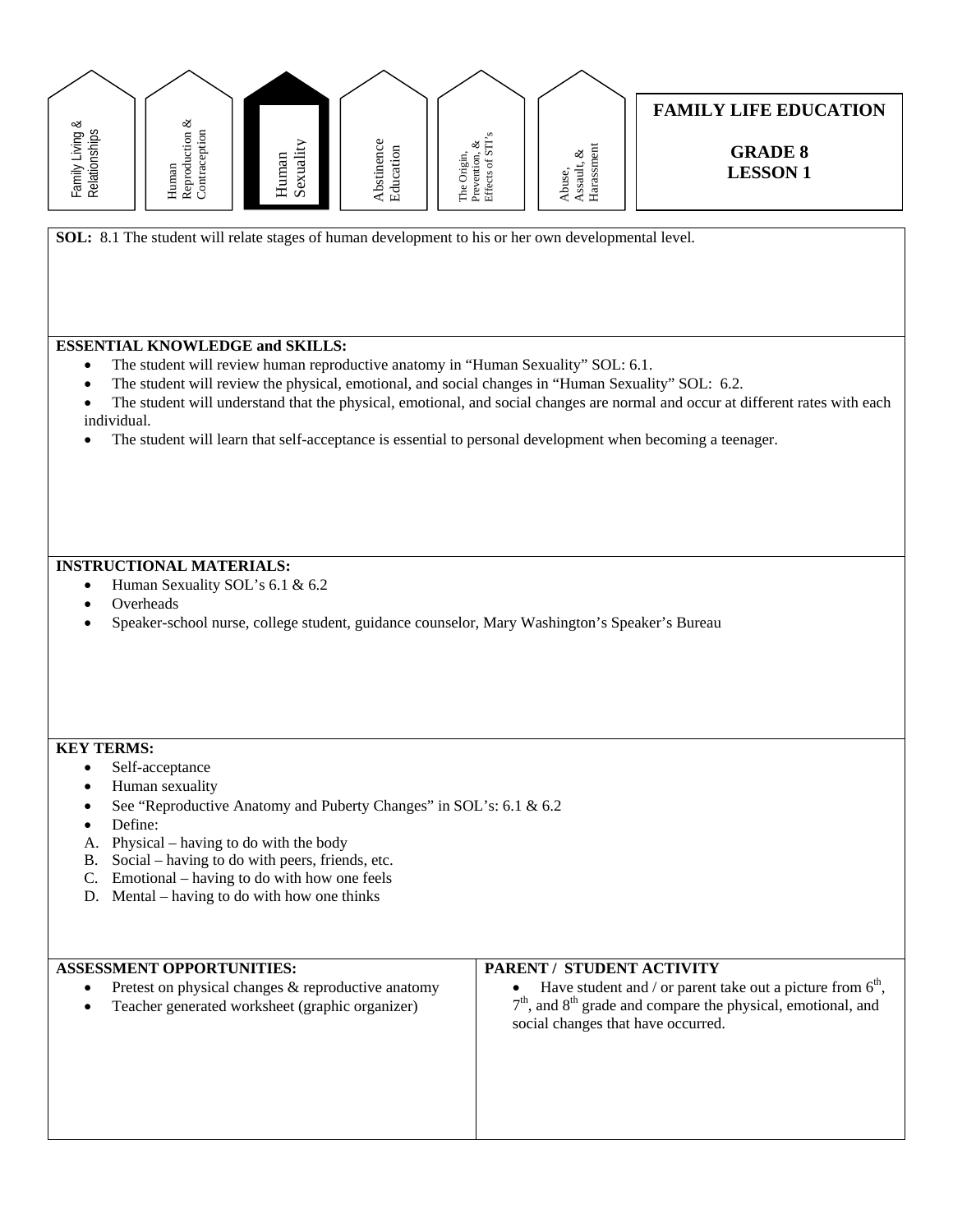

**SOL:** 8.6 The student will interpret the messages in society related to sexuality.

## **ESSENTIAL KNOWLEDGE and SKILLS:**

• The student will discover and analyze messages about sexuality found in advertising media, music and videos, television, films, printed material, and graffiti.

• The student will be able to compare / contrast a product advertised (e.g. shampoo, deodorant, toothpaste, etc.) to determine the influence of sexually explicit messages.

# **INSTRUCTIONAL MATERIALS:**

• Make commercials-put in groups and make a commercial on deodorant then have class evaluate methods used to sell the product.

- Taped commercials
- **Music**
- Music videos
- Popular TV shows
- Popular websites
- Review DVD from grade 7, SOL: 7.5 "Straight Talk About Sex, Gender, and Media", (MarshMedia, 2004)

- Sexually explicit messages
- Advertising
- Graffiti

| <b>ASSESSMENT OPPORTUNITIES:</b>                  | PARENT / STUDENT ACTIVITY                                                                                                               |
|---------------------------------------------------|-----------------------------------------------------------------------------------------------------------------------------------------|
| Student responses to group messages.<br>$\bullet$ | Choose a 30 minute show for parent and student to view.<br>Tally the total number of results of sexual messages and<br>compare results. |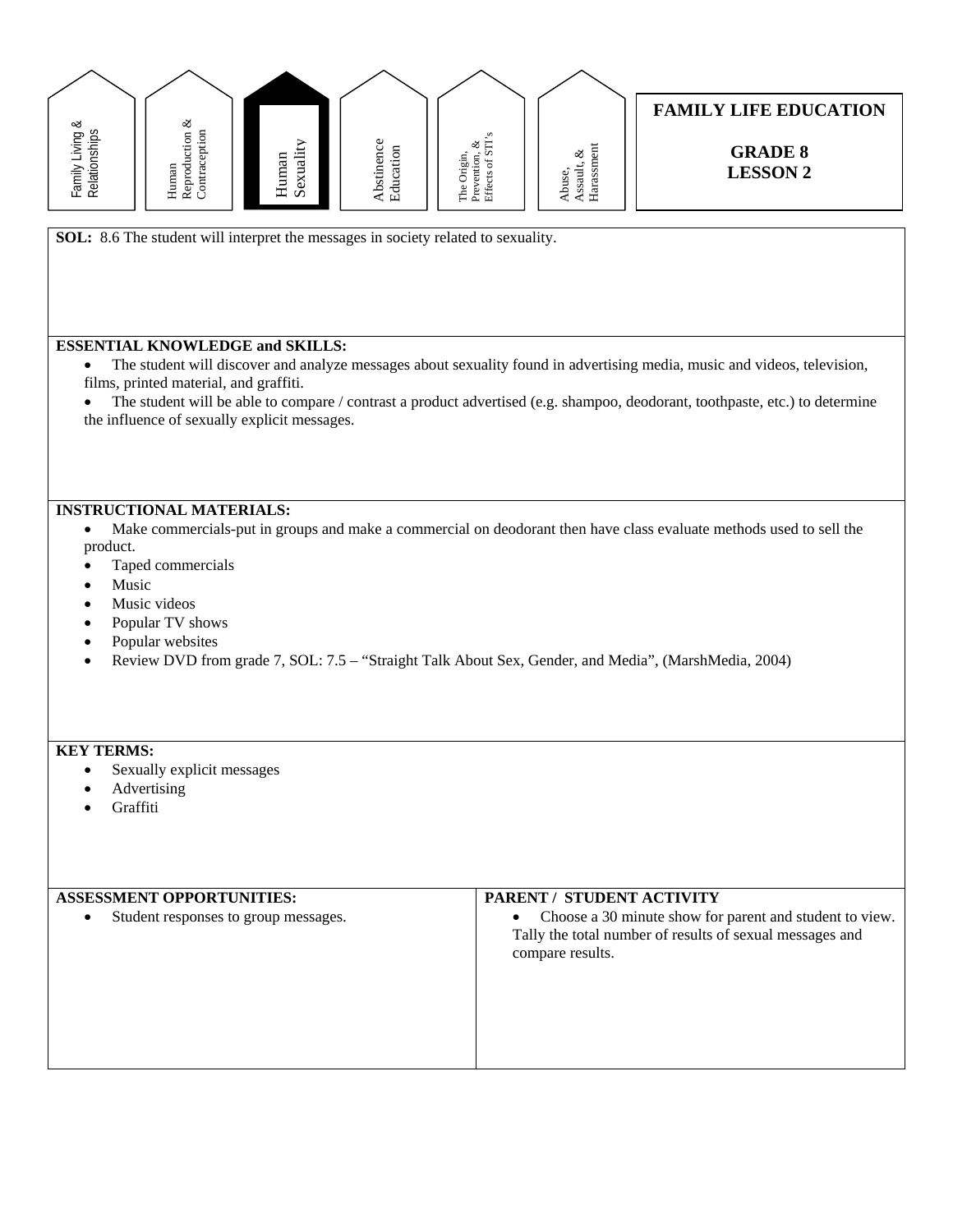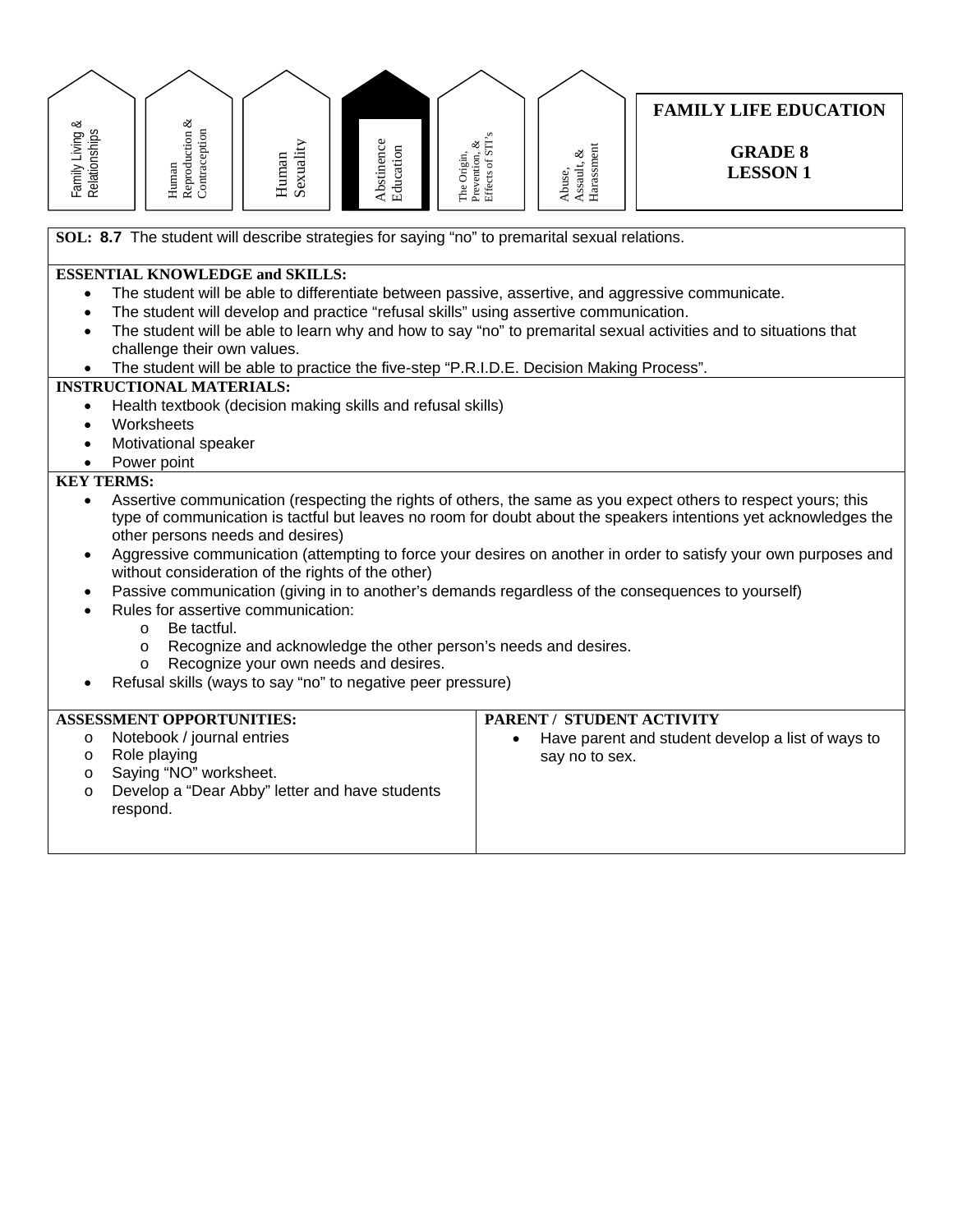

**SOL:** 8.10 The student will analyze issues related to teenage pregnancy.

# **ESSENTIAL KNOWLEDGE and SKILLS:**

- The student will be able to identify the role of teenage father and his legal and financial responsibilities.
- The student will be able to understand the adverse impact on both the teenaged mothers and fathers families.
- The student will be able to understand the physical, social, emotional, and educational impacts of teen pregnancy.

#### **INSTRUCTIONAL MATERIALS:**

- **Posters**
- Guest speakers
- Power point
- Current statistics
- **Library**

- Paternity (fatherhood; establishing paternity means that a judge must sign a court order stating who the legal father is for the baby's legal rights )
- Maternity (motherhood; both mother and father's social security numbers must be present on birth certificate)
- **FACTS:** The teenaged mother may become financially dependent on her family while on welfare or WIC. The teenaged father may also become more financially dependent on his family or on welfare. Both parents may lack job skills that hinder them from getting them into the work force.
- **LAW:** *Fatherhood responsibility* Any male 14 years of age or older who fathers a child in the state of VA must pay child support for their baby until that baby reaches the age of 18. (approximately 60 to 80 thousand dollars…may increase with inflation).
- Implications of the teens parents:
	- o Insecurities within the family structure
	- o Withdrawn from society and friends
	- o Lack of self awareness
	- o Guilt
	- o Fear of future
	- o Lack of motivation
	- o Financial struggles
	- o Lack of trust
	- o Change in family goals
	- o Children of teenage mothers are more likely to become teen parents themselves.

| <b>ASSESSMENT OPPORTUNITIES:</b>                                                                                                    | PARENT / STUDENT ACTIVITY                                                                                                                                                                |
|-------------------------------------------------------------------------------------------------------------------------------------|------------------------------------------------------------------------------------------------------------------------------------------------------------------------------------------|
| Research current costs of living and baby/child<br>care expenses. (rent, baby needs, day care<br>providers, food, gas, bills, etc.) | Discuss with parent "children of teenage mothers"<br>are more likely to become teen parents<br>themselves".<br>Have parent and student discuss VA state law<br>concerning a teen father. |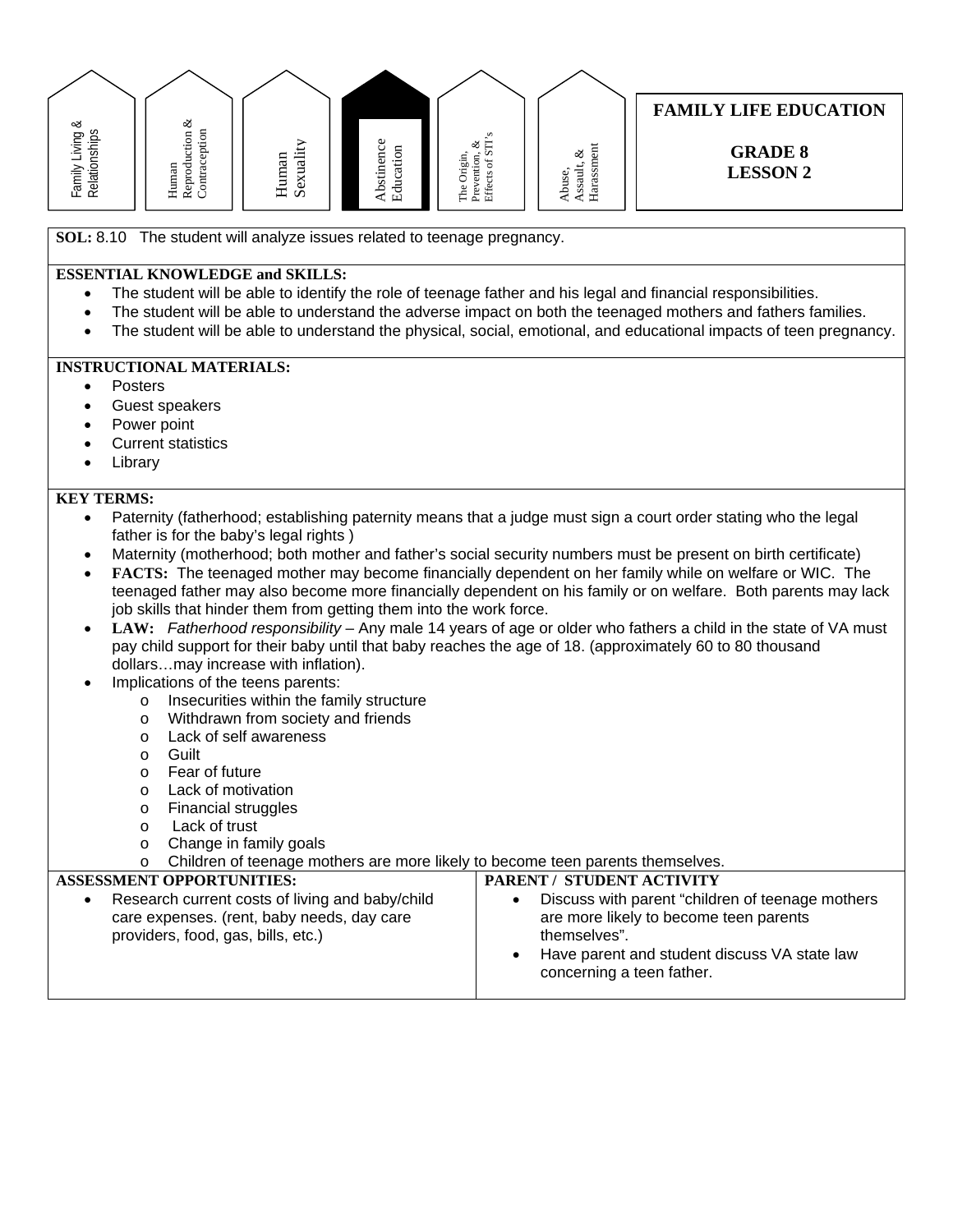